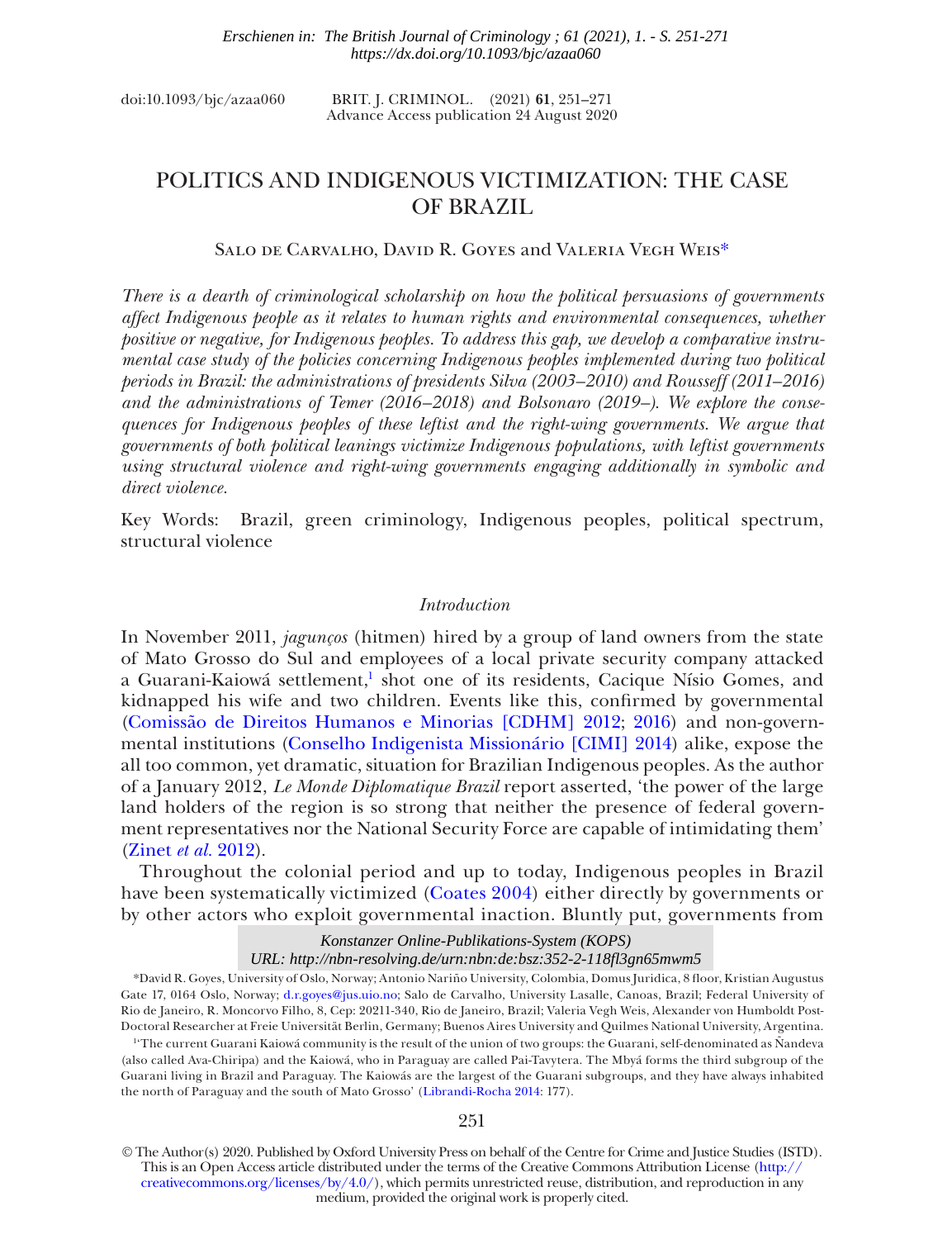the extreme right to the extreme left have been responsible for violating the rights of Indigenous peoples either directly or by omission and commission. In Brazil, as in the rest of Latin America, this phenomenon combines racist ideologies that sustain internal colonialism ([Mondaca 2017](#page-18-1)) and the normal functioning of the capitalist treadmill of production that seeks expansion in all regions regardless of the cost in human lives ([Lynch](#page-18-2) *et al.* 2018). Independent researchers [Stuckert and Gentilli](#page-20-1)   $(2019)$ , as well as public [\(CDHM 2017](#page-15-4); [MPF 2018](#page-18-3))<sup>2</sup> and non-governmental institutions [\(CIMI 2019\)](#page-16-0),<sup>[3](#page-1-1)</sup> have documented widespread Indigenous victimization perpetrated or facilitated by every Brazilian government. Furthermore, Brazil is the most lethal country for environmental activists, most of whom are Indigenous: more than 150 environmental activists were murdered in Brazil between 2012 and 2015 [\(Global](#page-17-0)  [Witness 2016](#page-17-0)) and, in 2016 alone, 65 human rights activists were murdered. This is a trend that continues to grow [\(CDHM 2016](#page-15-1): 33).

Nevertheless, the study of Indigenous victimization lacks a nuanced exploration of whether the violence directed at Indigenous peoples correlates with the political leanings of governments. To fill this gap, we present the findings of a comparative and instrumental case study of the four most recent Brazilian governments—those led by Lula, Dilma, Temer and Bolsonaro—covering the period January 1, 2003 to December 2019 (the time of the writing of this article). Our main argument is that, while leftist governments primarily target Indigenous peoples through structural– institutional violence, right-wing governments, in addition, also employ symbolic and direct violence.

Our article is divided into five sections. In the first segment, we highlight the dearth of criminological information about the impact that diverse political governmental persuasions have on Indigenous populations. In the second section, we lay out our methodology, which is designed to address the challenges of researching in the global South. In the third section, we develop the theoretical framework of our analysis, which is inspired by the notions of direct, symbolic and structural violence, first proposed by Johan [Galtung \(1969](#page-17-1); [1971](#page-17-2); [1990\)](#page-17-3) and developed by Rosa [del Olmo \(1975\)](#page-19-0). In this same section, we conceptualize our understanding of right-wing and leftist governments. In the fourth section, we describe the Brazilian political context of the past two decades, drawing attention to the victimization of Indigenous peoples by both leftist and rightwing governments. In the fifth section, we discuss the symbiotic nature of all types of violence and the meaning that our study has for both Indigenous criminology and the wider harm perspective.

<span id="page-1-0"></span><sup>2</sup> The CDHM (Human Rights and Minorities Commission) of the Brazilian Federal Parliament (Chamber of Deputies) publishes annual and special annual reports, which contain specific chapters on Indigenous issues. These reports, beginning in 1999, are available at [https://www2.camara.leg.br/atividade-legislativa/comissoes/comissoes-permanentes/cdhm/](https://www2.camara.leg.br/atividade-legislativa/comissoes/comissoes-permanentes/cdhm/documentos/relatorios-de-atividades) [documentos/relatorios-de-atividades](https://www2.camara.leg.br/atividade-legislativa/comissoes/comissoes-permanentes/cdhm/documentos/relatorios-de-atividades).

The 6ª Câmara de Coordenação e Revisão (Sixth Chamber of Coordination and Review) of the Departamento de Populações Indígenas e Comunidades Tradicionais (Department of Indigenous Populations and Traditional Communities) of the Federal Public Ministry has provided activity reports since 2003; available at [http://www.mpf.mp.br/atuacao-tematica/ccr6/](http://www.mpf.mp.br/atuacao-tematica/ccr6/documentos-e-publicacoes/relatorios-de-atividades) [documentos-e-publicacoes/relatorios-de-atividades.](http://www.mpf.mp.br/atuacao-tematica/ccr6/documentos-e-publicacoes/relatorios-de-atividades)

<span id="page-1-1"></span><sup>3</sup> Since 1996, the CIMI, an organization linked to the National Conference of Bishops in Brazil, has been publishing theme-oriented annual reports called 'Violence against Indigenous Peoples in Brazil'; available at [https://cimi.org.br/](https://cimi.org.br/observatorio-da-violencia/edicoes-anteriores) [observatorio-da-violencia/edicoes-anteriores.](https://cimi.org.br/observatorio-da-violencia/edicoes-anteriores)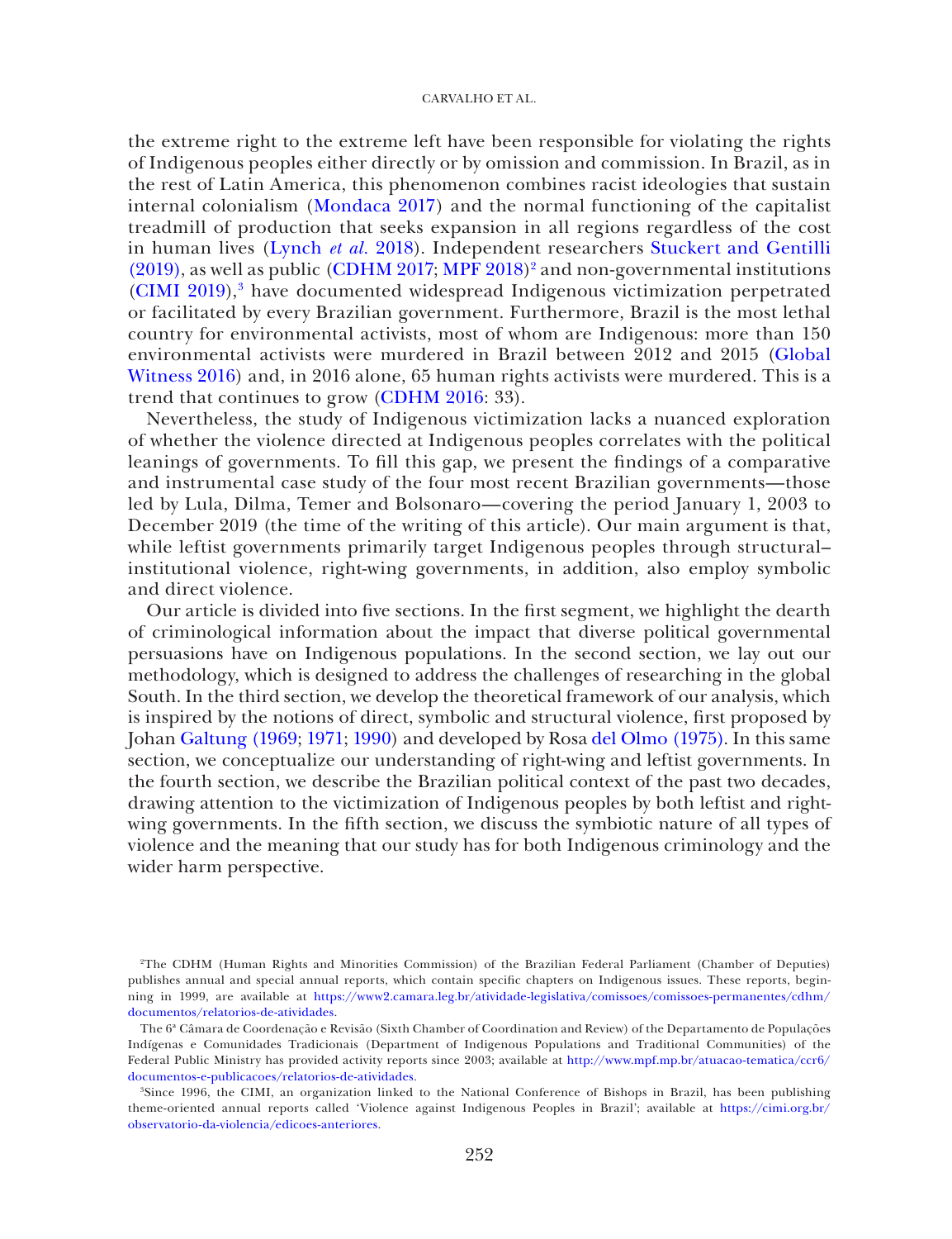## *Background*

Most criminologists who focus on Indigenous groups carry out their research within a framework of legal definitions of crime. They thus (1) ignore harmful legal practices and (2) restrict their scholarship to a study of these communities to the extent that they come to the attention of the official criminal system, e.g. how race and ethnicity affect parole of Indigenous criminals and recidivism of Indigenous people. In this regard, criminology of Indigenous peoples has not adequately taken into account the dynamics of *government–Indigenous intersections* as a fertile and necessary field of criminological study. Our study engages this dynamic by focussing on how the political persuasions of Brazilian governments have played into the victimization of Indigenous communities.

In Brazil, local endogenous studies of crime and harms vis-à-vis Indigenous peoples follow a similar pattern. Brazilian scholars have mainly focussed on exploring the criminalization of Indigenous communities [\(de Silva 2013;](#page-19-1) [Silva 2016](#page-19-2)), the processes of imprisonment and incarceration ([Flores 2008](#page-17-4)), cultural conflicts between Indigenous and non-Indigenous Brazilians ([Neves 2011;](#page-19-3) [Wagner 2018](#page-20-2)) and the legal discussion about the procedures of attributing responsibility to an Indigenous perpetrator upon the commission of a crime ([Dias 2014](#page-16-1); [Stefanini 2015](#page-20-3); [Santos 2018](#page-19-4)).

Despite this trend, criminologists around the world have begun to critique the approach to Indigenous issues that is limited to legal facets. They point to the neglect of other phenomena and histories that negatively impact the lives of Indigenous communities, irrespective of the legality of what took place [\(Cunneen and Rowe 2014](#page-16-2); [Martin](#page-18-4)  [2014](#page-18-4)). For instance, for more than two decades now, scholars have been exploring Indigenous justice systems as an alternative form of justice for the broader society ([Blagg 1997;](#page-14-0) [Braithwaite 2002\)](#page-14-1). More recently, criminologists in the fields of green criminology, state crime and the crimes of the powerful have begun to pay attention to the experiences of Indigenous peoples beyond their involvement in criminal systems, applying a harm perspective (see below). [Goyes \(2019\)](#page-17-5) advocates for a southern green criminology—one that relies heavily on the knowledge and experiences of Indigenous peoples—that would approach environmental harms in the global South from a southern vantage point. This new direction takes into account equally the environment/Indigenous people and the state/corporations, the former as overrepresented victims of the actions of the latter ([Boekhout van Solinge 2010;](#page-14-2) [Crook](#page-16-3) *et al.* 2018; [Lynch](#page-18-2)  *et al.* [2018](#page-18-2)). In line with this recent trend in criminology, we move beyond a legal definition of crime in our use of successive Brazilian governments to examine the dynamic of Indigenous/environmental–state/corporation intersections. We provide the details of the research design in the next section.

## *Methods*

The global distribution of cultural–scientific capital depends on the capacity to gather representative data and, thus, generate generalizable theses ([Adams and Lawrence](#page-14-3)  [2019\)](#page-14-3). In the pursuit of generalizability, the academic community favours probability sampling methods—a set of techniques that require extensive economic, labour and institutional resources. Meanwhile, UNESCO has documented the 'huge disparities in research capacities across countries' ([Sané 2010:](#page-19-5) iv). This disparity is marked by the ability of core countries to allocate economic capital and labour to research and the inability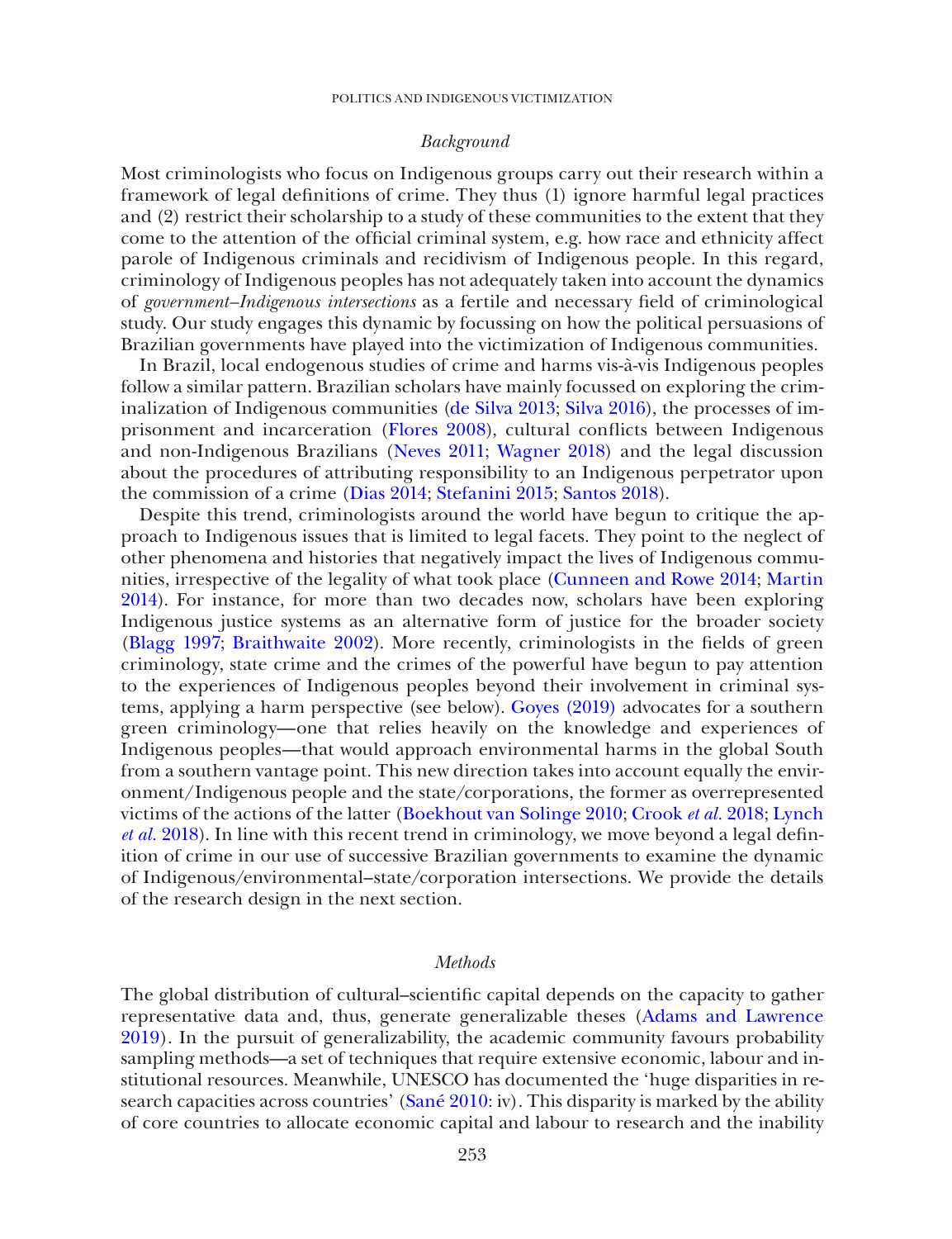of peripheral countries to generate reliable, official, government-produced statistics. As a result, researchers based in economically rich, core countries monopolize the scientific capital of the world. The demand for scholarly sanctioned methods in research reinforces and widens global knowledge gaps [\(Connell 2007;](#page-15-5) [Carrington](#page-15-6) *et al.* 2019).

In the development of the research behind this article, it was particularly the lack of official statistics and data on violence against Indigenous communities that represented the main challenge for us. However, considering the urgency of the topic and the snail's pace at which the transformation of the global structures that sustain global disparities in research is taking place, we applied innovative, yet reliable, procedures to gather, systematize, verify and codify the data for our project, beginning with its *methodological design*. We developed an instrumental, collective case study in the form of a comparative time-based research study. In other words, we used official and unofficial statistics, reports and other types of documentation of violence against Indigenous peoples in Brazil from 2003 to 2019 to evaluate the role that the political leanings of successive governments played in such violence.

[Stake \(2005\)](#page-19-6) defined a case study as the selection and exploration of a physically localized phenomenon. With this, he meant that the case was historically and materially contextualized rather than being purely theoretical. Despite being localized, the findings of case studies can be generalized without compromising the accuracy of the contextual factors. [Stake \(1999\)](#page-19-7) classified case studies into three types: (1) intrinsic case studies where the case itself is important, (2) instrumental case studies where the case serves to broaden knowledge about a wider issue beyond the case itself and (3) collective case studies where conclusions are reached through a comparison of several cases. Our design is primarily instrumental, but we included a comparative element because our goal was to understand differences in how leftist governments and right-wing governments promulgate violence against Indigenous peoples. While we chose Brazil as the location of our study, we argue that, because of its shared history of colonization and Indigenous dispossession with other southern states (see [Goyes](#page-17-6)  [and Aas 2019](#page-17-6)), our findings can be instrumentally useful in understanding the situation of Indigenous communities in other locations. In general, the selection of case studies does not follow logic statistical sampling [\(Adams and Lawrence 2019](#page-14-3)) but, rather, is based on theoretical sampling [\(Flick 2005\)](#page-17-7). This means that selection is based on the content of the cases rather than on their representativeness. In our study, we used maximum variation theoretical sampling, as our goal was to look at the policies and practices concerning the Indigenous populations of a country of two radically diverging types of governments.

The *first step* in our research was to use both official and unofficial statistics to identify prevalent forms of violence used against Indigenous peoples, and their fluctuations, during our sample period. The statistics of the NGO CIMI (Missionary Indigenous Council) were the basis of our study.[4](#page-3-0) These statistics were the initial indication that defined the path of our posterior qualitative analysis. *Second*, we complemented these statistics with a broad systematic qualitative analysis of court rulings, official and unofficial

<span id="page-3-0"></span><sup>4</sup> It is important to note, however, that, for information about the environment, especially related to deforestation, we relied mainly on official sources, such as the data collected by the INPE (National Institute for Space Research), which, through its monitoring system, produces statistics based on real-time image updates. Because these are official statistics and because deforestation is not the central component of our study, we did not apply the set of techniques described below to our data on deforestation.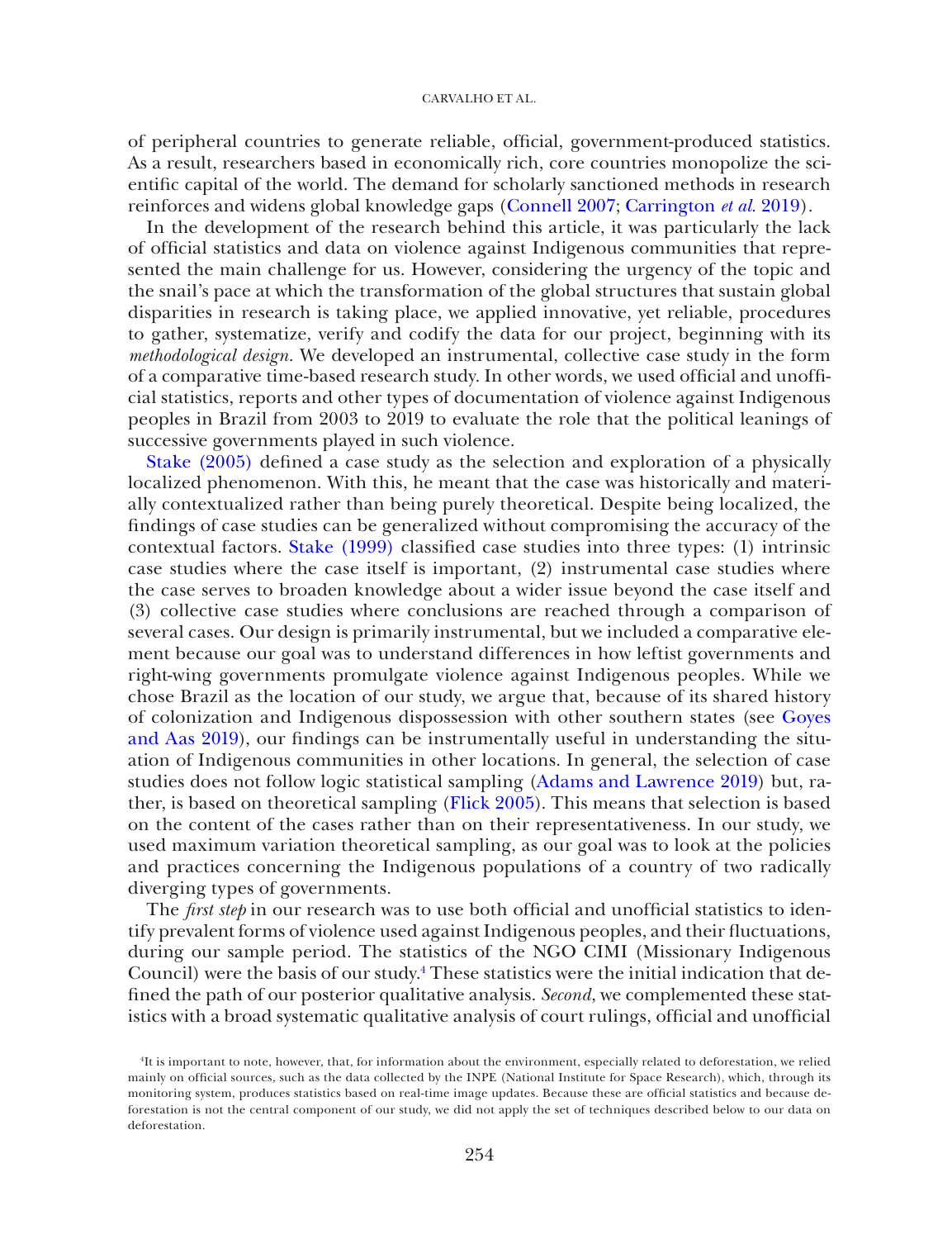reports and media accounts. At this stage, we connected the statistical trends in violence against Indigenous communities with more in-depth and detailed qualitative accounts of the violent events. *Third*, we connected the violent events with developments in national Brazilian politics, in the form of policy development and political statements, the latter because the symbolic plane is fundamental in this study.

For the development of these three steps, we relied heavily on secondary sources, particularly the reports issued by local NGOs and media. We were forced to rely on unofficial reports to map violence against Indigenous peoples because the Brazilian government has not systematized its data, produced many official reports or made available the few that exist. While official government reports published in the last decade are of higher quality—exemplary of this are the reports published by the Fundação Nacional do Índio (National Indigenous Foundation [FUNAI])—the information they contain is still insufficient. Furthermore, since the Temer government, myriad government agencies have suspended the collection and publication of data. All this to say that finding reliable, official, government-produced statistics for the production of knowledge in the global South is challenging.

Using unofficial, second-hand material is far from ideal, so in our study we implemented a set of techniques to check and augment the reliability of the unofficial material we used, increase its depth and constitute it as a homogenous, systematic database rather than a patchwork of information. These strategies allowed us to secure reliable data despite the challenges existent in the field. The main strategies we used to check the reliability of unofficial statistics were the following.

# *Identifying the overlap between official and unofficial sources*

We sought to evaluate the reliability of our data based on the variations in the figures offered by governmental and independent institutions. Because official reports from the FUNAI lack data on violence, when seeking official information, we relied on the research developed by the CDHM (Human Rights and Minorities Commission) of the Federal Chamber, which is part of the Brazilian legislative power. Issues concerning Indigenous peoples have been extensively explored in their annual reports. Besides providing information for our analysis, reports from the CDHM exhibit a significant overlap with the data produced by the CIMI. Furthermore, the CDHM and the CIMI produced a joint study of the massacre of the Guarani-Kaiowá [\(CDHM 2015–16](#page-15-7)). Another relevant official source was the 6ª Câmara de Coordenação e Revisão (Sixth Chamber of Coordination and Review) of the Federal Public Ministry. The 6ª Câmara promotes the inspection, control and defence of the Indigenous population. This chamber validated CIMI's 'Map of Violence against Indigenous Peoples' report as an official document. The endorsement of CIMI's outputs by state entities and the significant overlap between official and CIMI information is a first indicator of our data's reliability and validity.

# *Analysis of CIMI's methodological criteria*

We evaluated the soundness of the methods employed by CIMI to produce statistics. CIMI creates its database based on the general number of deaths of Indigenous peoples reported by two official sources: the Secretaria Especial de Saúde Indígena (Special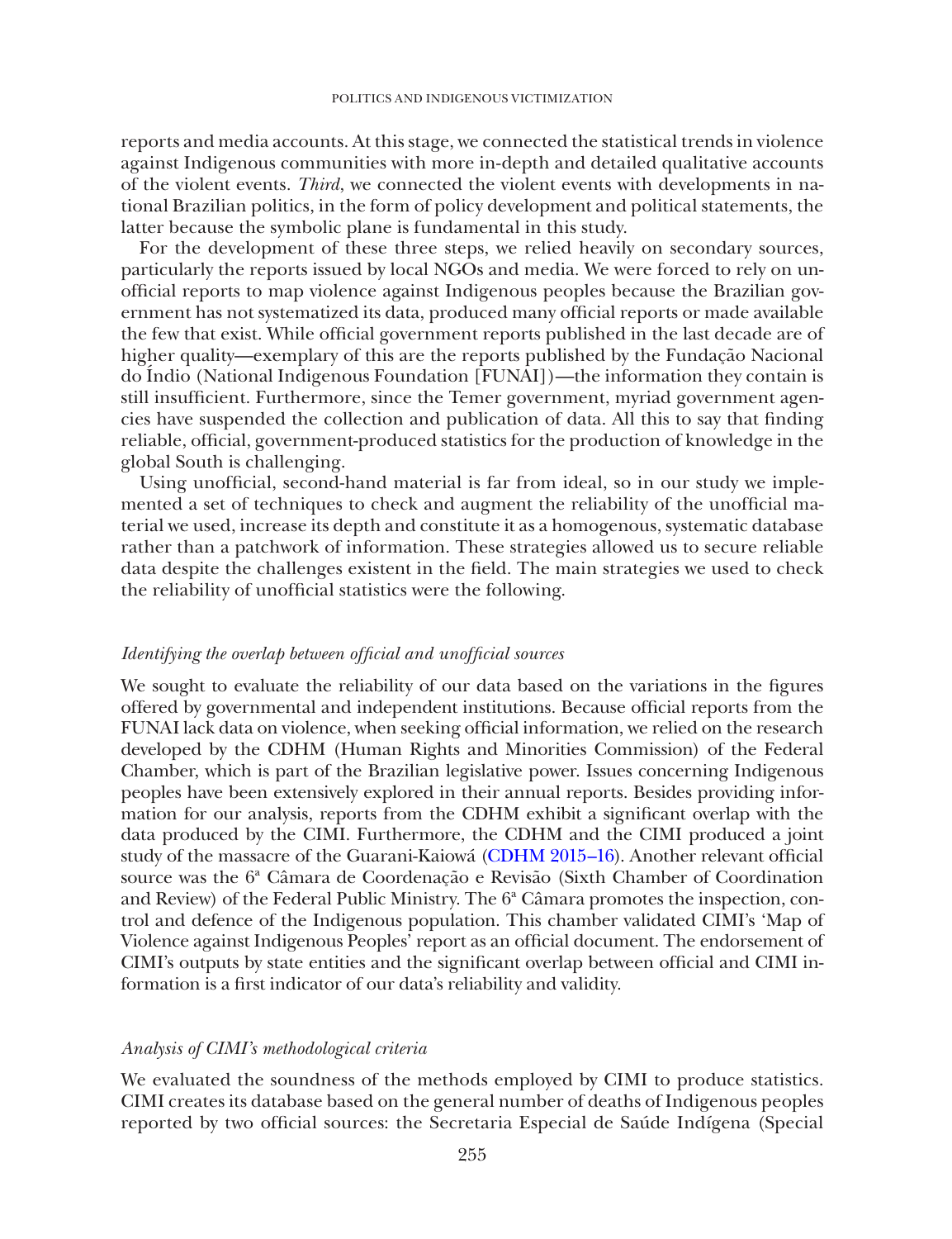Secretary of Indigenous Health) and the Secretarias Estaduais de Saúde (State Health Secretariat). CIMI uses this information only as an estimate because it is not restricted to violent deaths. Subsequently, CIMI proceeds to compare the data with information regarding violent situations provided by the press and reports collected by its on-thefield technical teams. CIMI deploys more than 170 members in 11 regional agencies throughout Brazil for this task. The soundness of this methodology is a second indication of the reliability of CIMI's data.

# *Mapping the criminal investigation of homicides reported by CIMI*

We double validated the homicide cases reported by CIMI. First, we verified violent events through a document analysis of the criminal cases. Second, we compared the events with media reports. Of the many cases reported by CIMI, 91 per cent were confirmed by sources other than CIMI and 63 per cent were confirmed by the criminal justice system. These high figures further attest to the reliability of CIMI's documentation.

In addition to the statistics from CIMI, CDHM and the  $6<sup>a</sup>$  Câmara, we built a database using court rulings, police inquests, media reports and relevant policy developments in our sample period. For the category of news report, we always secured additional sources to ensure the reliability of the report. Using this database, we developed a critical qualitative analysis to identify the motives behind and dynamics of violence committed against Indigenous peoples, in connection with the timeline of Brazil's governance.

The *fourth step* was the qualitative analysis of the data, which we conducted by employing grounded theory, a methodology where codes emerge from data rather than codes being derived from a predefined theoretical framework [\(Strauss and](#page-20-4)  [Corbin 2012\)](#page-20-4). The codes that emerged during the open coding phase regarding the dynamics, forms and motives of violence against Indigenous peoples closely paralleled Galtung's typology of violence. Thus, we chose that typology for the step of axial coding (linking categories and subcategories) and to structure the article. *Fifth*, in the process of writing, we chose to describe only emblematic cases, primarily due to space constraints. They are, nonetheless, representative of the broader set of data of this project. We now explain the contents of the theoretical framework that guided the axial coding.

## *Theory*

[Galtung \(1971\)](#page-17-2) proposed three types of violence: direct, cultural and structural. His intention in proposing this pyramid of violences was to move away from seeing violence as individualized and point towards systemic and structural social arrangements as the main drivers of violence [\(Goyes 2018\)](#page-17-8). For [Galtung \(1969:](#page-17-1) 170), most social sciences and state policies were overfocussed on direct violence 'where there is an actor that commits the violence as personal or direct'. According to Galtung, this focus ignores the two types of violence that are at the root of direct violence, cultural and structural violence. Cultural violence stems from 'those aspects of culture, the symbolic sphere of our existence . . . that can be used to justify or legitimize direct or structural violence' [\(Galtung 1990](#page-17-3): 291). This is not unlike [Bourdieu's \(2001](#page-14-4): 5) symbolic violence, which is 'exerted for the most part through the purely symbolic channels of communication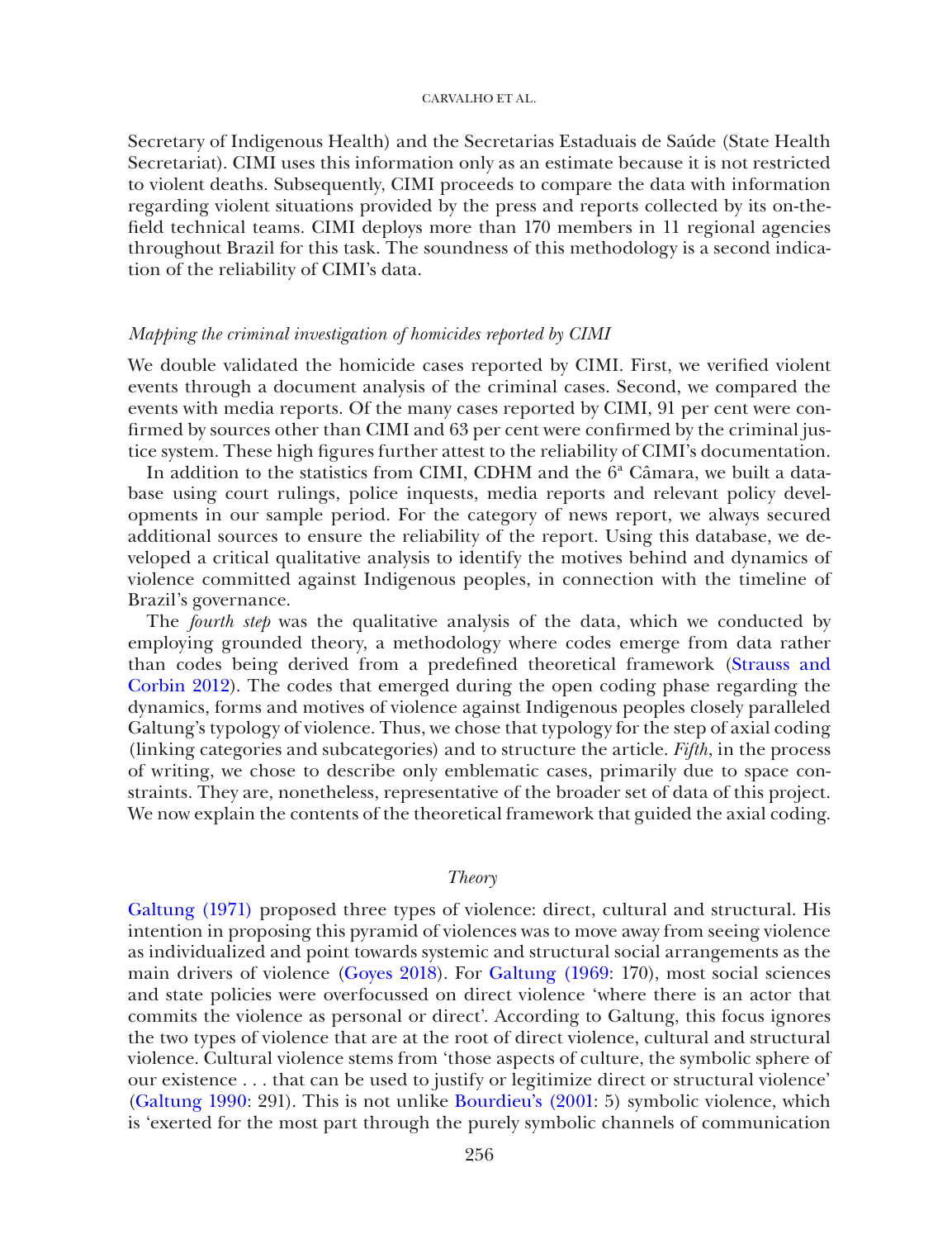and cognition (more precisely, misrecognition), recognition, or even feeling'. Galtung uses [Carmichael's \(1968:](#page-14-5) 151) definition of structure as 'the overall operation of established and respected forces in the society' to form his definition of structural violence: the harms that are subtle and not clearly the responsibility of any specific institution but are the result of the abstract and broad combination of official rules that govern social life.

Galtung's typology helped shape the work of the Latin American Critical Criminology Group in the 1970s. [Del Olmo \(1975\)](#page-19-0), a prominent member, noted that Latin American violence differed from violence in developed $^5$  $^5$  countries where most criminological theories were and are still produced. Drawing inspiration from Galtung, del Olmo categorized violence into four types: individual (or direct), institutional (materialized in legal repression, mainly, but not exclusively, by omission), structural and revolutionary (guerrilla violence). For del Olmo, the difference between southern and northern countries was that violence in the south was predominantly structural, from which all other forms of violence arose. Despite her observations about the distinctiveness of southern violence, del Olmo noted that only people who participated in individual or guerrilla violence were criminalized, whereas perpetrators of structural and institutional violence were not penalized (for more, see [Goyes 2019\)](#page-17-5).

In this article, we combine Galtung's and del Olmo's typologies to analyse the differences in governmental violence directed at Indigenous peoples, depending on the political leaning of the regime. We use Galtung's three types of violence as a matrix of analysis: direct, symbolic and structural (of which institutional is a subtype).

Including direct, symbolic, institutional and structural–institutional violences as foundational concepts in our analysis also means embracing the *harm perspective* or zemiology. We distance ourselves from understanding a crime only as those social conducts defined by penal law to also include legal acts that are harmful. We draw our inspiration from [Schwendinger and Schwendinger \(1975\)](#page-19-8) who questioned the criteria used to define what was criminal and simultaneously highlighted that most actions of the powerful were permissible by law but were, nevertheless, harmful to most of society. Pioneering scholars in the field of zemiology consequently advocate for the replacement of the notion of 'crime' for the broader one of 'social harm'. The latter encompasses all social events and conditions that affect people adversely throughout their life trajectory ([Hillyard and Tombs 2004\)](#page-17-9).

Finally, we broadly characterize Lula's and Dilma's governments as leftist and Temer's and Bolsonaro's as right wing. Here, we follow the seminal work of [Maddox and Lilie](#page-18-5)  [\(1984\)](#page-18-5), who proposed a political spectrum that ranges from modern liberalism, to libertarianism, to conservativism, to populism. In their spectrum, modern liberalism corresponds to leftist governments, which advocate for governmental regulation of the economy to promote the welfare of society and for the free development of individuals without governmental restrictions. In contrast, conservativism corresponds to right wing. For the conservative, 'left to his own devices, man is dangerous' and, consequently, 'human action needs to be restrained, guided in accordance with correct principles', such as those provided by 'religion, natural law, right reason, and tradition'.

<span id="page-6-0"></span><sup>5</sup> We reject the binary developed/underdeveloped in reference to countries because it is based on colonial logics, and this has detrimental effects on the inhabitants of the global South. For an explanation, see [Escobar \(1995\).](#page-16-4) Nevertheless, we are faithful here to the terminology used by del Olmo.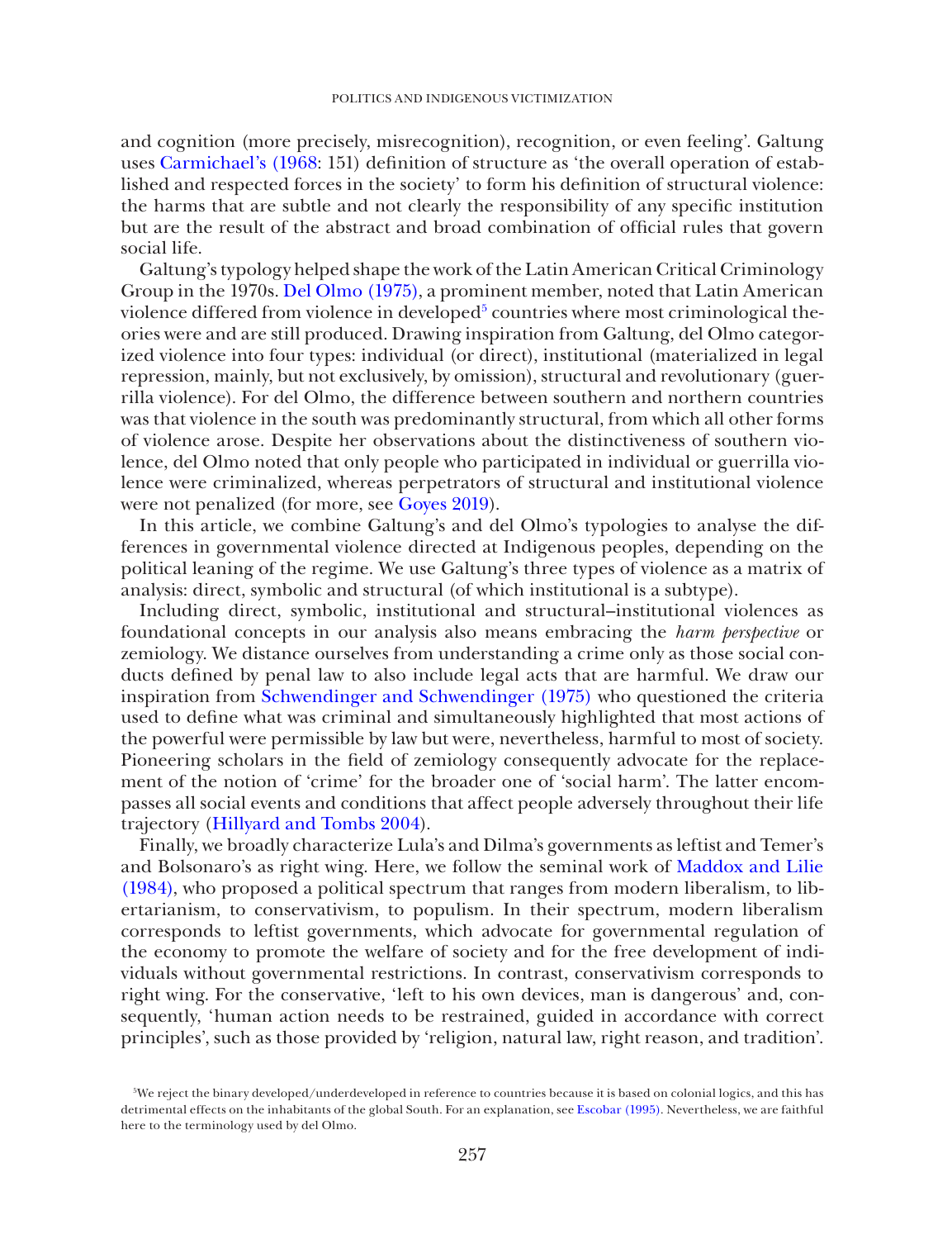In this position, 'the Government's function is to interpret and enforce these correct principles through law, thus ensuring justice and civility through the use of authority' ([Maddox and Lilie 1984:](#page-18-5) 16). In short, we refer to leftist governments as those that are liberal in terms of culture and individual development and that seek to regulate the economy to ensure the well-being of a society. Right-wing governments are those that seek to regulate culture and behaviour based on religion or traditional values and advocate for no governmental intervention in the market. In the next section, we describe some important actions of the four Brazilian governments that support our characterization of leftist and right-wing governments.

# *Leftist and Right-Wing Governments in Brazil*

## *Background*

Brazil ceased being a fully democratic country in 1964 with its first military coup of the 20th century, which removed the democratically elected João Goulart from office.<sup>[6](#page-7-0)</sup> The coup lasted until 1985, but the first democratic election only took place in 1989. The dictatorship of the coup implemented an Indigenist policy characterized by assimilationist and tutelary policies with a goal to progressively 'civilize' the Indigenous population [\(Friede](#page-17-10) *et al.* 1975; for a discussion of assimilationist policies beyond Brazil, see [Cunneen and Tauri 2017](#page-16-5)). The 1988 Brazilian constitution marked a shift in this trend by recognizing Indigenous peoples as actors entitled to full rights and capable of defining their own interests (art. 232). That recognition included an acknowledgement of their right to own traditional lands as a fundamental aspect of their cultural and physical survival (art. 231, §1º). The constitution states that 'the lands traditionally inhabited by Indigenous people will be reserved for their permanent possession, including its exclusive usufruct of the richness of the land, rivers and lakes' (art. 231, §2º).

### *Leftist governments: Lula and Dilma*

Luiz Inácio Lula da Silva (2003–2010) was the first leftist, popularly elected president of Brazil after re-democratization. In 2011, Dilma Rousseff, former Minister in Chief under Lula, became president. She held the position until 2016, when she was impeached following corruption charges. During Lula's and Rousseff's presidencies, almost 30,000,000 Brazilians were lifted out of poverty following an economic and political program aimed at reducing the social divide within the country and strengthening Latin American bonds. In addition, beginning with the presidency of Lula, annual deforestation rates declined by more than 80 per cent between 2004 and 2012 (see [Figure 1\)](#page-9-0), in particular, after the implementation of DETER<sup>7</sup> by Instituto Nacional de Pesquisas Espaciais (INPE; National Institute of Spatial Research; [Union of Concerned](#page-20-5)  [Scientists 2011;](#page-20-5) [Boucher](#page-14-6) *et al.* 2014; [Escobar 2019](#page-16-6)).

<span id="page-7-1"></span><span id="page-7-0"></span><sup>6</sup> The 1964 coup is the second coup in the history of Brazil, the first being the 1889 republican military coup.

<sup>7</sup> Detecção de Desmatamento em Tempo Real (Real-Time Detection of Deforestation), a tool to monitor deforestation in the Amazon.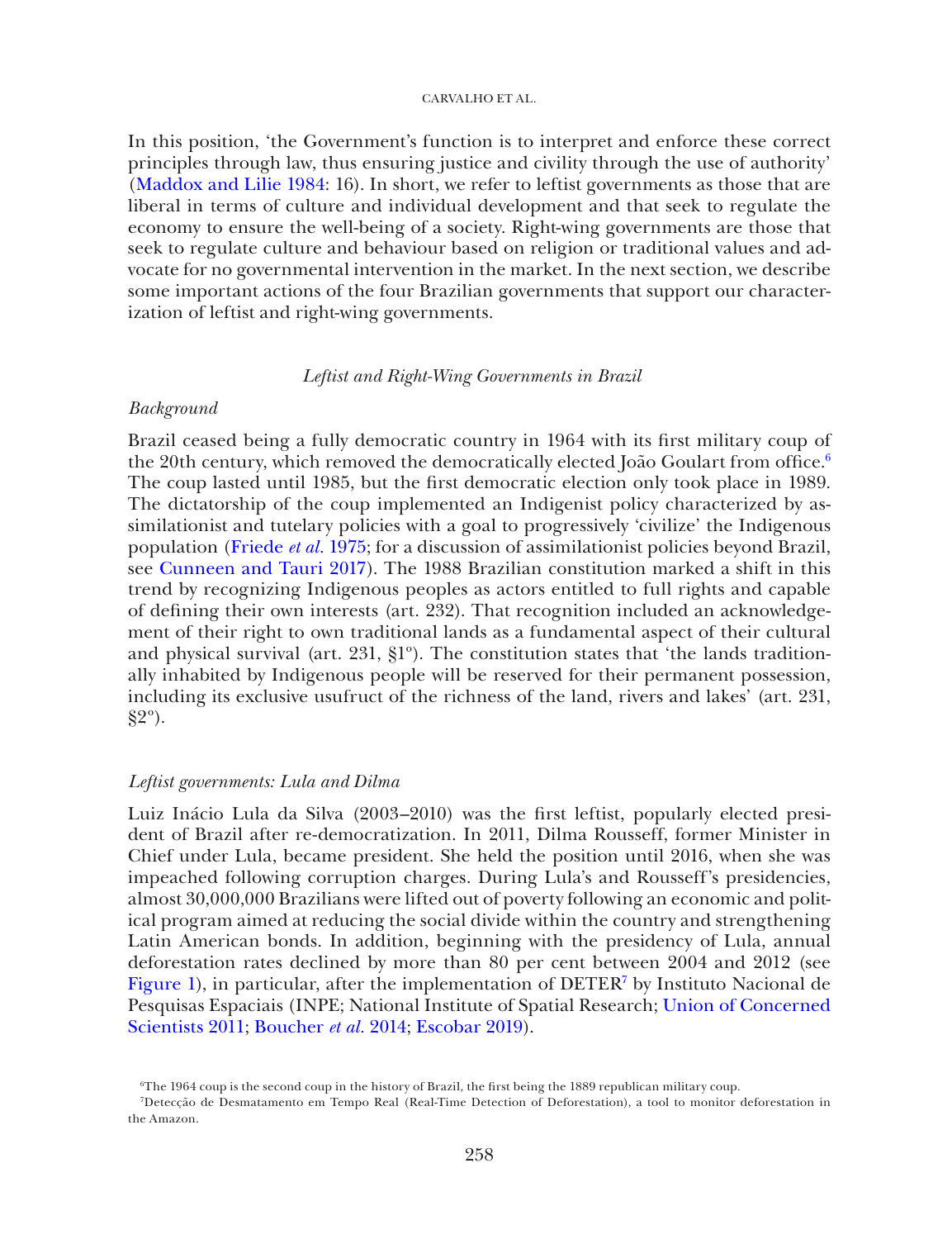Nevertheless, during their governments, environmentally risky investments continued to play a major role in the distribution of public resources and public policy. The agribusiness model was advanced under pressure from landowners, the so-called 'rural lobby'. Especially threatening was the construction of hydroelectric dams, mining projects and the installation of transmission lines on Indigenous land, initiated without prior consultation with the Indigenous groups affected ([United Nations 2016\)](#page-20-6). For instance, Norte Energía, the corporation responsible for the construction of a hydroelectric dam in Belo Monte (initiated by Rousseff), did not consult with affected Indigenous people as required nor invest in the mandatory safety measures. For none of this was the company penalized ([Aroeira 2019](#page-14-7)). Furthermore, during Rousseff's government, only 3 per cent of the 24,000 dams were monitored by the relevant government agencies ([Justicia Global 2019](#page-18-6)).

Rousseff's government had a very low rate of land allocation for Indigenous communities ([Justicia Global 2019\)](#page-18-6). Two examples illustrate this. The Xukuru from Oruba initiated their land claim in 1989 and, even though they were granted land in 2001, subsequent administrations (including Lula's and Rousseff's) have not honoured the guarantee of non-intrusion in the area ([Justicia Global 2017\)](#page-18-7). In 2019, the Inter-American Commission on Human Rights (IACHR) recognized the international responsibility of the Brazilian state to ensure the rights of the Xukuru to collective property ownership and judicial protection. Likewise, the *quilombolas* (Afro-Brazilians) have demanded that they be allocated land and their communities protected but have received no response from the government. To further their case, they have filed a petition with the IACHR ([Justicia Global 2018](#page-18-8)). Both cases dealt with by the IACHR challenged leftist Brazilian governments' actions towards Indigenous communities.

In short, during the leftist governments, victimization of Indigenous peoples mainly took the form of institutional–structural violence, i.e. governmental omission. This omission can be seen in two areas: (1) governmental agencies responsible for establishing the boundaries of Indigenous territories and their protection from intrusions lagged in their duties and (2) militarized structures inherited from previous dictatorships were not transformed into human rights institutions guaranteeing the fundamental rights of Indigenous communities, as promised. These omissions of Brazil's leftist governments total 13 years of neglecting to act on the promises that the Labour Party made to Indigenous peoples.

### *Right-wing governments: Temer and Bolsonaro*

Michel Temer, who became president upon the impeachment of Rousseff, carried out labour reform, pushing for job cuts within the civil service and the privatization of public companies. The administration of Temer, which, in a strict sense, was transitionary, implemented a federal law by which lumber companies were granted timber rights to the land [\(Human Rights Watch \[HRW\] 2019\)](#page-17-11). Temer, however, did not allocate any land to Indigenous peoples. Up until Bolsonaro's inauguration in 2019, he had been the most detrimental president in terms of Indigenous policies since the return of democracy [\(CIMI 2018a;](#page-15-8) [2018b](#page-15-9); [2018c](#page-16-7)). Between August 2017 and July 2018, the destruction of the Amazon forest hit an unprecedented level—1,185,000,000 trees were destroyed. An area equal to two soccer fields was deforested every minute ([Dantas 2018](#page-16-8);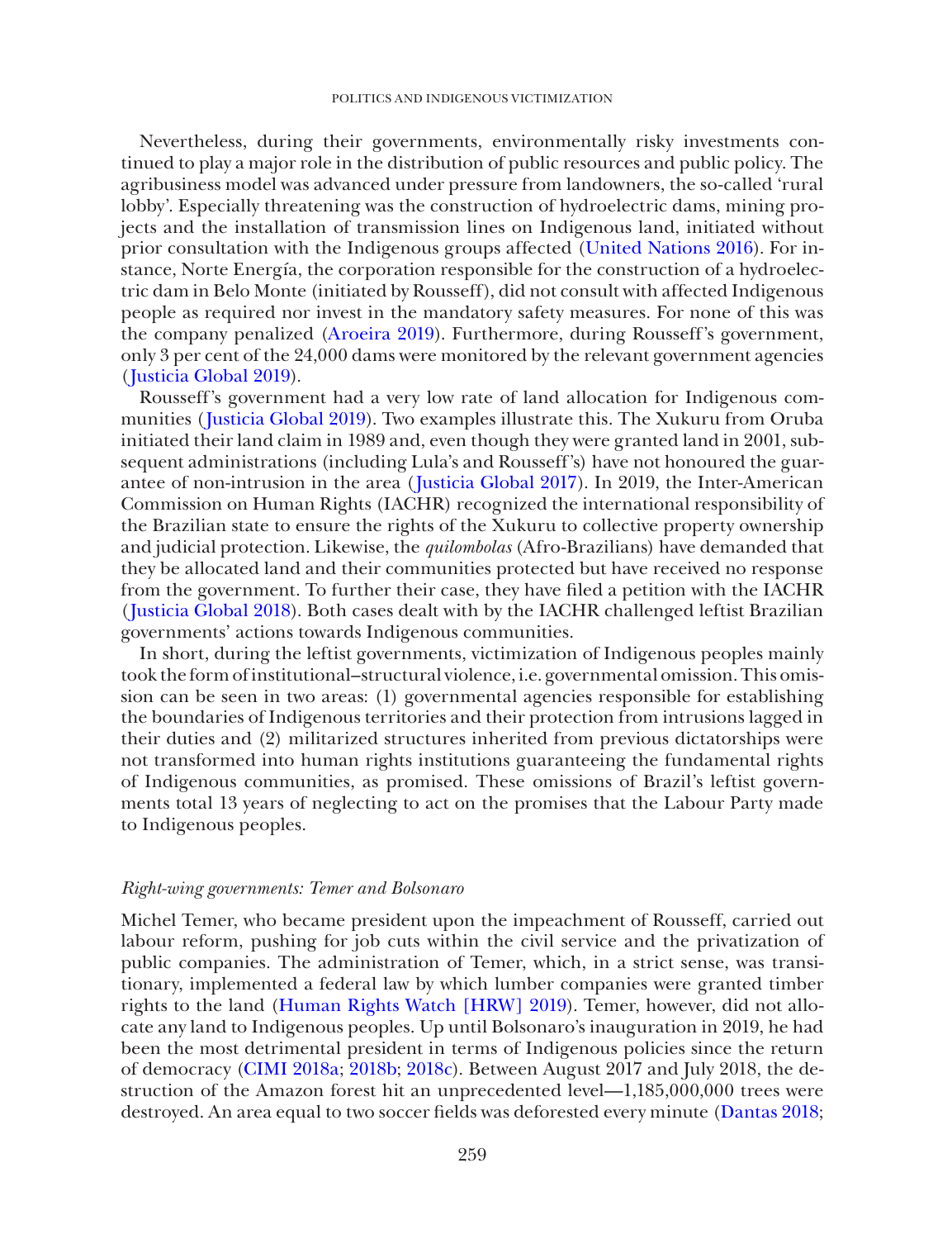

<span id="page-9-0"></span>Figure 1. Deforestation levels in Brazil, 1988–2019. Numbers represent square kilometres. Source: [INPE \(2020\).](#page-18-9)

[Exame 2018](#page-16-9); [Greenpeace 2019\)](#page-17-12). These reports are confirmed by official sources that rely on the live updates of the DETER monitoring tool [\(INPE 2020](#page-18-9)).

Security during Temer's tenure was equally problematic. The police did not intervene when hitmen, hired by landowners, attacked the community of Akroá-Gamella in Maranhão. Two residents were murdered and two had their hands cut off ([Felipe 2019](#page-16-10); [Greenpeace 2019\)](#page-17-12). In total, 68 people, most of whom were Indigenous, were killed in land conflicts in 2017, which is the highest number since 2013 [\(CPT 2018;](#page-15-10) [HRW 2019](#page-17-11)). Exacerbating this was Temer's removal of the ministerial status of the Secretaria de Direitos Humanos (Human Rights Secretariat), weakening human rights protection as a matter of governmental policy [\(Global Witness 2016](#page-17-0)).

CIMI's report 'Violence against Indigenous Peoples in Brazil', maps the rights violations perpetuated against Brazil's Indigenous populations during Temer's presidency. CIMI categorizes the violence as either institutional or interpersonal. The report draws attention to institutional violence (omissions of the government) in education and health, resulting in malnutrition, alcoholism, child mortality and general mortality caused by preventable diseases like malaria. According to 2017 data, there were 42 cases of negligence in health (causing eight deaths) and 41 in education. Similarly, the [CDHM \(2017\)](#page-15-4) highlighted the significant cuts in social policies. In total, CIMI reported 142 cases of violence as the result of governmental omission. That same year, CIMI reported 702 deaths of children under five years and 128 cases of suicide [\(CIMI 2018a](#page-15-8): 163). CIMI also highlighted interpersonal and collective violence in 2017: (1) 96 crimes against the environment, mostly invasions into Indigenous lands, illegal exploitation and destruction of natural resources, (2) 20 conflicts over land rights, (3) 847 cases of omission in the allocation of land to Indigenous communities,  $(4)$  68 murders,  $8\,27$ attempted murders, 12 injuries, 32 threats, 16 sexual violations, 18 cases of racism and

<span id="page-9-1"></span><sup>8</sup> The report acknowledges the existence of different figures indicated by the Secretaria Especial de Saúde Indigena (Special Secretariat for Indigenous Health), which points to 110 murders in 2017. Nevertheless, the report indicates 68 as the most accurate cypher based on the data the Secretariat collected [\(CIMI 2018a](#page-15-8)).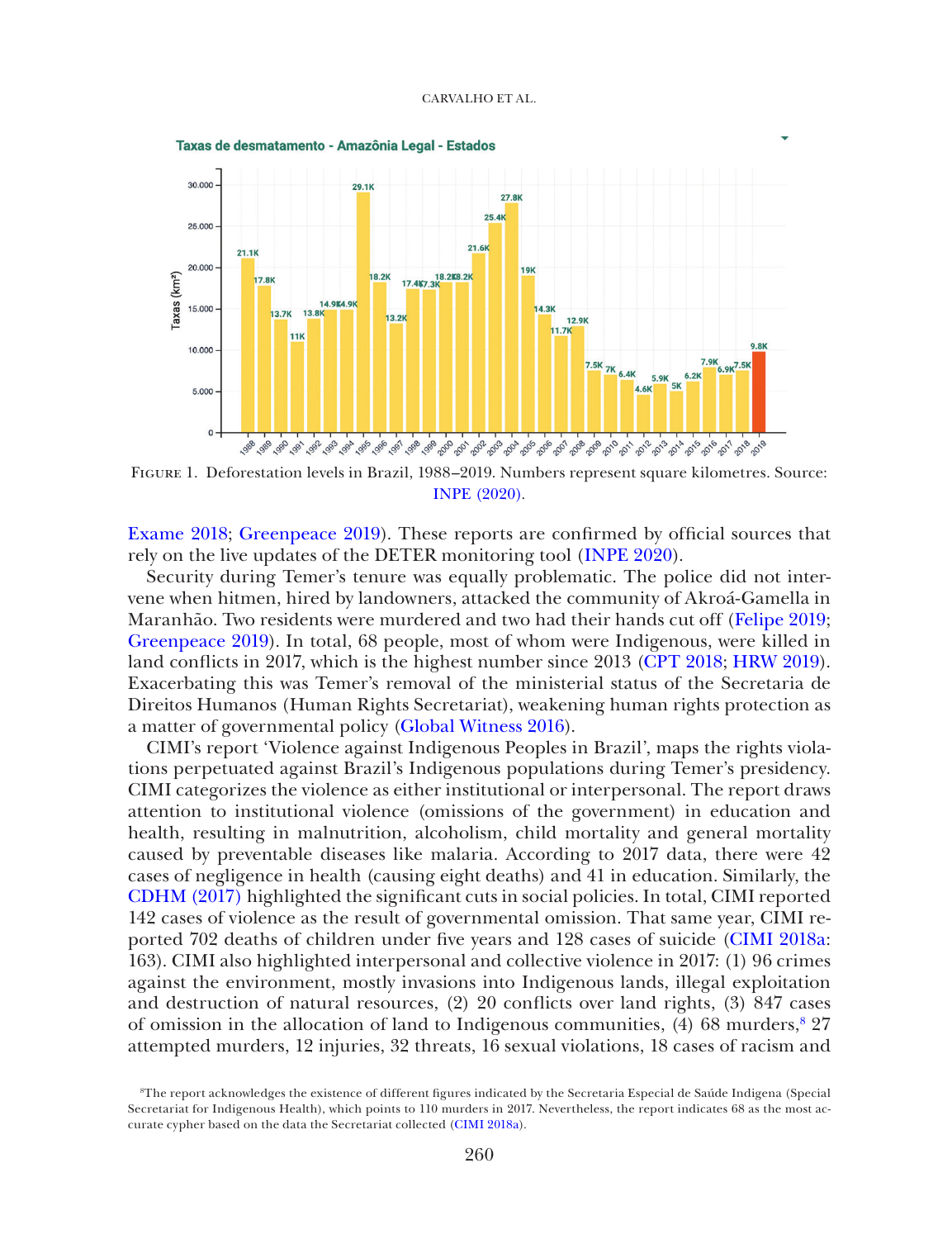8 cases of abuse of power [\(CIMI 2018a](#page-15-8): 162). Of these 95 attempted and *de facto* homicides, and following the procedure described above, it was clear that these crimes were mainly motivated by conflicts over land in combination with hate dynamics[.9](#page-10-0)

Jair Messias Bolsonaro became president in 2019. During his campaign and once in office, Bolsonaro also raised security as one of the most important government concerns and made it clear that he would use authoritarian measures to ensure it. He also strengthened government links with the financial/agribusiness/mining, religious and military segments of society by establishing Frente Parlamentar da Agropecuária (Agricultural Parliamentary Front), Frente Parlamentar Evangélica (Evangelical Parliamentary Front) and Bancada da Bala (Bullet Stand), respectively [\(Benites 2018](#page-14-8); [Elbaum 2018a;](#page-16-11) [2018b;](#page-16-12) [Folha de São Paulo 2019](#page-17-13); [Isto 2019\)](#page-18-10). Teresa Cristina, Bolsonaro's Minister of Agriculture, Livestock and Food Supply, clearly expressed the importance of the government alliance with the Frente Parlamentar da Agropecuária: 'You can be sure that President Bolsonaro's government appreciates and has a special bond with landowners who initially supported and believed in him' [\(Publica 2019](#page-19-9)). In addition, [Elbaum \(2018a\)](#page-16-11) points out that no other Brazilian government after the dictatorial period has had as many ministers from the military as Bolsonaro. This highlights the Bolsonaro government's commitment to using force to regulate social life, a characteristic of extreme right-wing governments.

Bolsonaro's presidency has meant the beginning of a critical phase in the struggle for the fundamental rights of Indigenous Brazilians. The desperateness of the situation is evident in the explicit cultural/symbolic violence targeting Indigenous people present in Bolsonaro's rhetoric. Bolsonaro already expressed such violence as a congressman but it increased during his presidential campaign. This symbolic violence is fundamentally an act of denial: he does not recognize Indigenous people as a collective or Indigenous individuals as subjects with rights. When referring to Indigenous people, he told the members of the Rio de Janeiro Trade Association, 'They are outcasts and we must treat them like terrorists. . . . Private property is sacred. We must criminalize the actions of those marginal people as terrorism. If they intrude onto private lands, they'll get "lead" [bullets]' ([Pennaforte 2018](#page-19-10)). In an interview with the TV broadcaster Bandeirantes immediately after his election in November 2018, Bolsonaro promised 'as far as I'm concerned, there will no more Indigenous land'. Political guidelines and discourses broadcast in the media and on social networks have exacerbated violence against Indigenous populations [\(Oliveira 2019\)](#page-19-11). However, there is no consolidated data available for an academic analysis.

This persistent attacking of Indigenous peoples legitimizes specific forms of direct violence. As we explained above, symbolic violence is at the root of the other types of violence. [Castilho \(2018](#page-15-11): 701) contends that 'racist discourses are not disconnected from an effective action against the rural populations. They keep happening, in the voices of diverse parliamentarians, throughout the recent political history of the country'. Bolsonaro's statements have already been concretely materialized. The media outlet [Brasil de Fato \(2019\)](#page-14-9) has documented how Bolsonaro's discourses prompted rural farmers in the north of the country to start a movement intent on burning the Amazon forest on August 10, 2019. That movement contributed to the record high

<span id="page-10-0"></span><sup>9</sup> The remaining deaths reflect violent situations that are similar to those present in other areas of the country, including large urban centres. Examples are intra-family and intra-community violence. 2018 presents similar figures.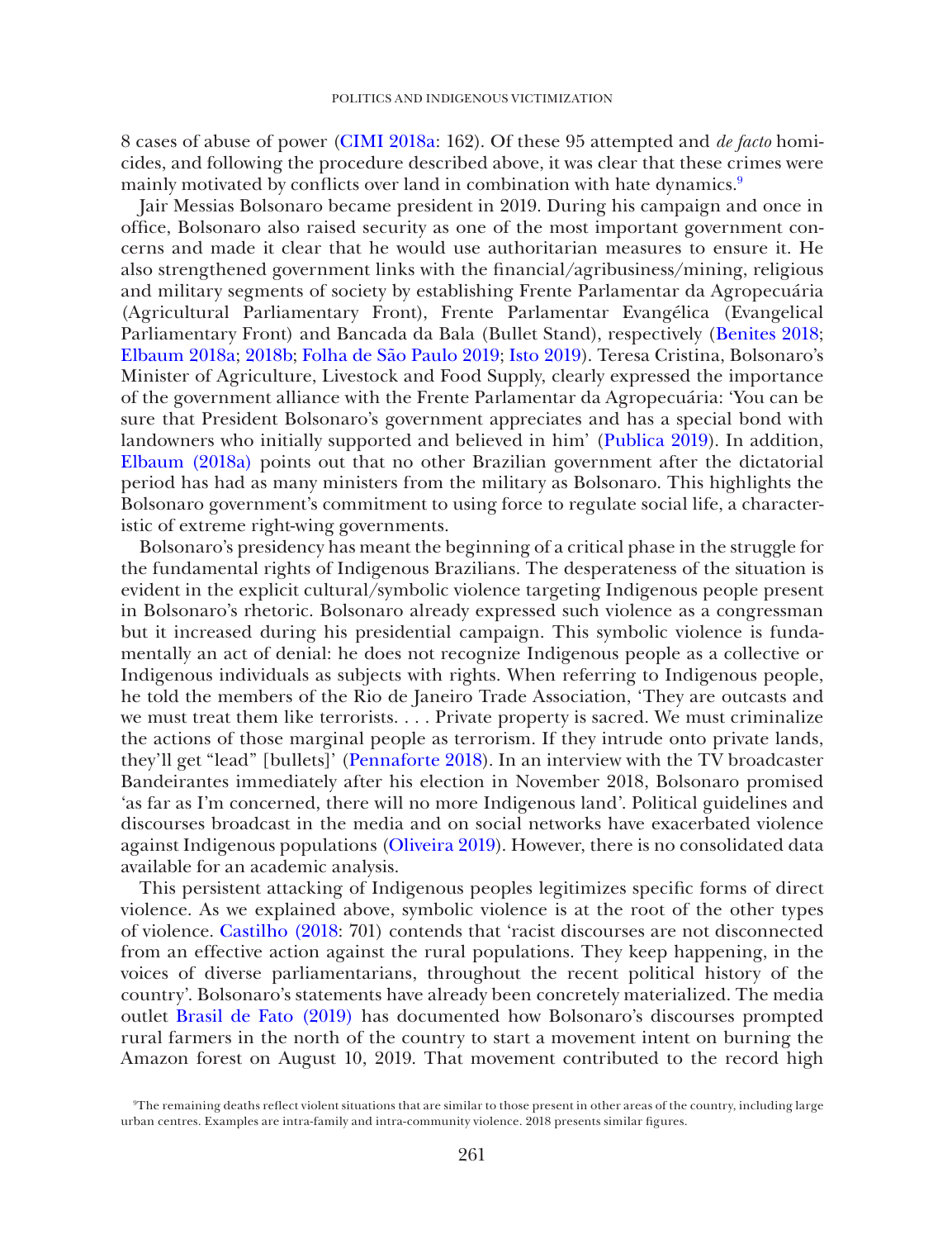destruction of  $2{,}500 \text{ km}^2$  of Amazonian jungle in a single month [\(BBC News 2019](#page-14-10)). As [Watson \(2019\)](#page-20-7) reports, 'all fears were well grounded, and this racist administration is openly attacking, as never before, the Indigenous populations of Brazil, with the purpose of destroying them as communities, forcefully assimilating them, and plundering their lands'.

In addition to the symbolic violence in his rhetoric, Bolsonaro engages in direct violence against Indigenous peoples. In April 2019, he authorized the use of police force against those parading to commemorate International Indigenous Day in the Federal District [\(Uribe 2019](#page-20-8)). Due to numerous conflicts between the executive branch and environmentalists in 2019, media referenced an 'institutional war' against Indigenous peoples ([Watson 2019](#page-20-7); [Fellet 2020](#page-17-14)). Bolsonaro also reinforced Brazil's structural violence through a range of public policy decisions. During his first week in office, he transferred the responsibility of establishing Indigenous zones from the FUNAI to the Ministry of Agriculture, thereby curtailing the expansion of Indigenous territory [\(G1](#page-17-15)  [2019\)](#page-17-15). In May 2019, he legalized the ownership of heavy weaponry, enabling rural inhabitants to defend their land from Indigenous 'threats' [\(Sorano 2019](#page-19-12)).

Bolsonaro's ministerial selection points to the same disregard for Indigenous rights. He appointed Ricardo Salles, an anti-environmentalist, as the Minister of Environment [\(Gortázar 2019](#page-17-16)) and chose the former head of the agribusiness lobby as his agricultural minister. Bolsonaro has made it clear from the beginning of his tenure that he plans to open up Indigenous land to agriculture ([Bellstrom 2019](#page-14-11)). Today, the worst news is that of the destruction of Amazonia. The statistics published by the INPE (2019) show that the deforestation of the Amazon increased by 90 per cent in June 2019 and 278 per cent in July 2019 over the same months in 2018 (see also [Moreno 2019](#page-18-11)). In July alone, 2,253 km<sup>2</sup> of vegetation was cut down, the greatest surge in deforestation rates since the INPE adopted its current tracking methodology in 2014. DETER reported that more than 4,200 km<sup>2</sup> of forest were chopped down in the Brazilian Amazon between January 1, when Bolsonaro took office, and July 24. That is 50 per cent more than in the first seven months of 2018 and more than double the area cleared in the same period in 2017 ([Escobar 2019](#page-16-6)). Not only do the updated figures for 2020 attest to this trend ([INPE 2020](#page-18-9)) but also President Bolsonaro himself confessed his opposition to the environmental agenda. In a statement made in Riyadh, at the end of 2019, in the Future Investment Initiative panel, he declared that he 'potentiated' the fires in the Amazon to the detriment of the environmental policies that had been adopted by previous governments [\(Amaral 2019;](#page-14-12) [O Globo 2019](#page-19-13)).

In sum, Brazil went from unfulfilled promises under leftist governments to a landscape of fulfilled promises of violence under right-wing governments. The right-wing period has seen an increase in structural violence, along with notable instances of symbolic and direct violence. Based on that analysis, we argue that, while leftist governments mainly victimize Indigenous peoples through structural violence, right-wing governments also engage in symbolic and direct violence. With the backdrop of this finding, in the next section, we discuss how the diverse types of violence directed at Indigenous communities by different governments is a symbiosis of violence. Governmental violence does not disappear when a new administration takes power. On the contrary, in Brazil, it has merged with the new forms of violence brought about by subsequent governments in a spiral of violence that exacerbates the harsh conditions under which Indigenous peoples live.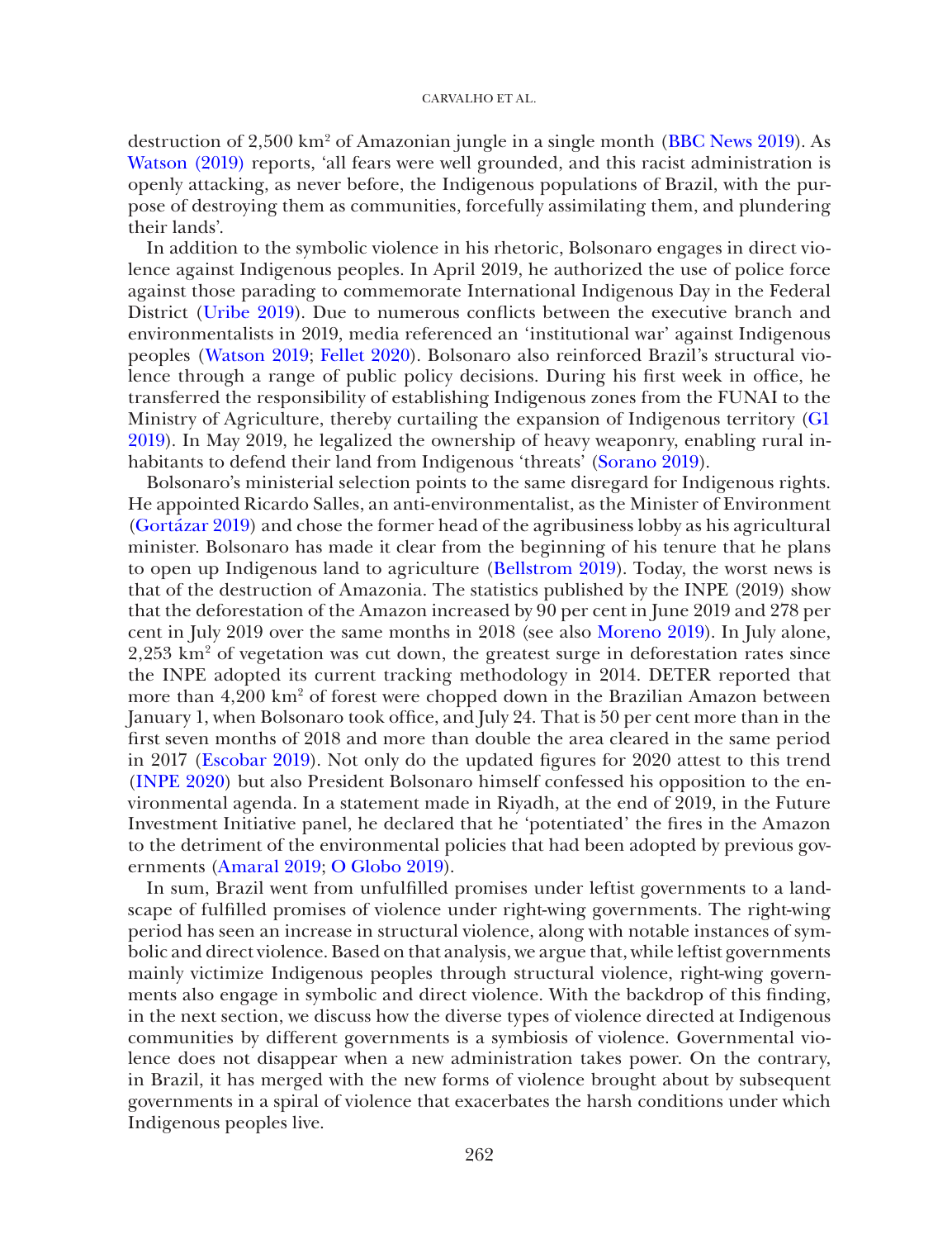## *Violence, Political Leanings and the Renewal of Indigenous Criminology*

Drawing our inspiration from Galtung, we differentiate four types of violence that victimize Brazil's Indigenous peoples: (1) structural violence, the product of instrumental thinking that organizes and commoditizes the environment and people in a capitalist logic; (2) institutional violence, a subtype of structural violence, materialized in the actions and omissions of the criminal justice system, including its law-making, executive and judiciary branches; (3) direct violence executed by rural squads and funded by large landowners and (4) symbolic violence transmitted in the racist speeches negating the otherness of Indigenous communities.

The structural and institutional violence of Brazilian governments is expressed, first, in their perception of land as a site for the expansion of market logic. Governments have reneged on their obligation to allocate and protect Indigenous land, as outlined by the constitution, which mandates governments to protect 'the original rights over the lands that they [Indigenous groups] have traditionally occupied' (art. 231). In other words, the executive arm has failed with its administrative procedures to establish and protect Indigenous land and guarantee Indigenous access to and benefit from it. Direct violence is materialized in legal developments that enable attacks against Indigenous peoples by private actors, e.g. the creation of rural vigilante squads funded by large landowners and encouraged by the state in the legalizing of heavy weaponry. Symbolic violence is evident in the racist speeches of President Bolsonaro that negate the otherness of Indigenous communities. [Brum \(2013:](#page-14-13) 399) makes this clear in her denouncement of the government that understands Indigenous lands as spaces 'where there is no one, only Indians'. Denying the personhood of Indigenous people is on par with justifying the violence directed at them. It is in that sense that we understand that the diverse dimensions of the violence directed at Indigenous communities is reinforced by the negation of otherness of Indigenous people, the possibility of them being and living differently.

These diverse forms of violence directed at Indigenous people are not insular but symbiotic, and at their centre is state racism. As we explained above, one of the main sources of structural violence against Indigenous peoples under both leftist and right-wing governments has been the non-fulfilment of constitutional mandates regarding the allocation of Indigenous land. Such structural violence precipitates an intense conflict over land, as the most recent [Amnesty International \(2018:](#page-14-14) 92) report documents: 'The conflict over the land and the invasion of gold miners and timber traffickers in Indigenous territories will continue, resulting in episodes of violence against the latter'. The report goes on to outline the state's responsibility in this violence: 'The government and the Brazilian tribunals undermined the existent of institutional structures and national policies, thereby further slowing down the already slow process of land allocation and intensifying the conflict over land possession in Indigenous territories'.

Governmental sanction of the illegal occupation of Indigenous lands mainly by agribusiness and mining companies drives the violence that disrupts the lives, freedom and dignity of Indigenous communities. In light of this, we argue that the structural, symbolic and direct violence of Brazilian governments are interlinked. The logic of exploitation that objectifies the environment and Indigenous people guides Brazilian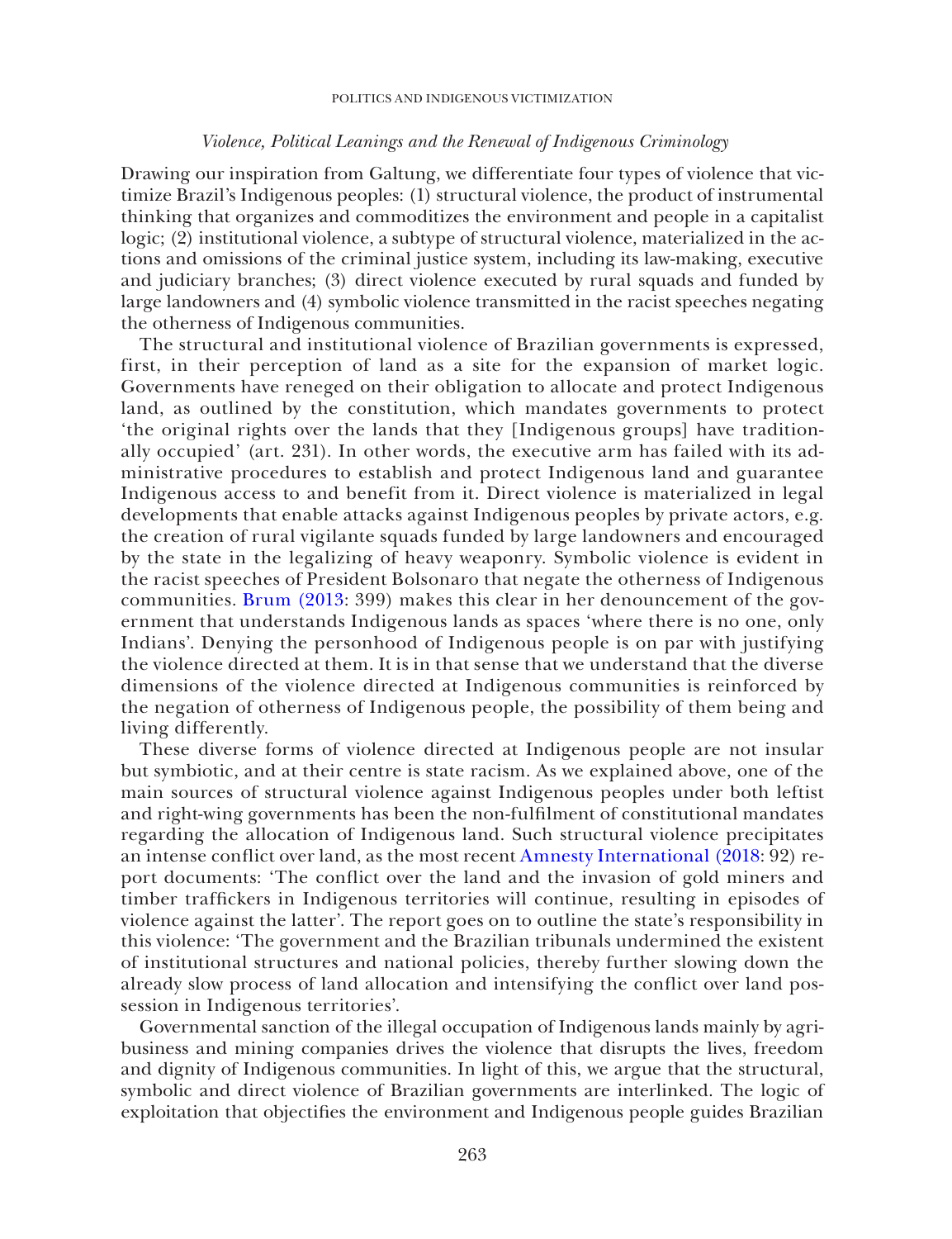macroeconomic policy and, consequently, legitimizes ongoing crime, whether isolated or systematic.

By documenting the symbiosis of direct, structural and symbolic violence against Indigenous peoples, and the important role that political leanings play in the definition of the dynamics and forms of violence, we point out the fact that any study of violence involves elements of 'seeing and not seeing, and can draw attention to absence as much as presence, mediating reality and posing important questions over what lies beyond the frame' [\(Carrabine 2018:](#page-14-15) 632). In other words, in our study, we sought to bring new elements into the representations of violence in Indigenous criminology. Of the weaknesses of criminological approaches to Indigenous issues that we identified at the outset of the article, we focussed on the role that governmental political persuasions play in the type of violence exerted towards Indigenous populations. Throughout the article, we also used Galtung's pyramid of violence as a conceptual framework to consider the nuances and varieties of violence against Indigenous populations. We have not only contributed to overcoming the overdependence, and consequential blindness, of the subfield of Indigenous criminology on legal definitions, institutions and processes but also introduced the multiple theoretical developments in the discipline of criminology.

Our reliance on the harm perspective was pivotal to the identification of violence that escapes the radar of orthodox criminologies. Nevertheless, our study also showed that applying the principles of zemiology is not without its issues. While the harm perspective indicates that 'more adequate, effective, comprehensive, and practical responses to the sources of injustice can be derived from studying both harms and crime instead of dealing exclusively with the latter', our study shows that a key challenge in this perspective is the power relations, most clearly represented in governmental political leanings, that determine 'who has the power to define what is understood as harmful' [\(Goyes 2018](#page-17-8): 62). Whereas the goal of zemiology is to 'incorporate a wider spectrum of voices to participate in this definition [of what is understood as harmful]', our study demonstrated that dynamics that have been ongoing for over five centuries have sedimented institutions and structures that drown and silence that 'wider spectrum of voices' [\(Goyes 2018](#page-17-8): 62). Illustrative of that phenomenon is the manifesto of the leaders of the Guarani-Kaiowá:

To whom will we denounce the violence committed against us? To which justice system in Brazil, when it is our own federal justice system that is generating the violence against us. . . . . We don't have, and never will have the possibility of a dignified and fair life, not here on the riverside nor somewhere far from here. . . . Acknowledging that historical fact, we want to die now and be buried together with our ancestors where we are. That is why we are asking the government and the federal judiciary system to, instead of decreeing our expulsion [from our land], decree our collective death and bury all of us here. We ask, once and for all, that you declare our total annihilation. . . . Declare the collective death of the Guarani and Kaiowá of Pyelito Kue/Mbarakay and bury us here. Consider that we have decided that we will not leave this place—alive or dead ([Conselho Guarani-Kaiowá 2012\)](#page-15-12).

A further development of an Indigenous criminology conscious of its shortcomings, beyond contributing to a better and more nuanced understanding of violence within and around Indigenous communities, has the potential of providing new depth to the harm perspective and, consequently, the entire discipline of criminology.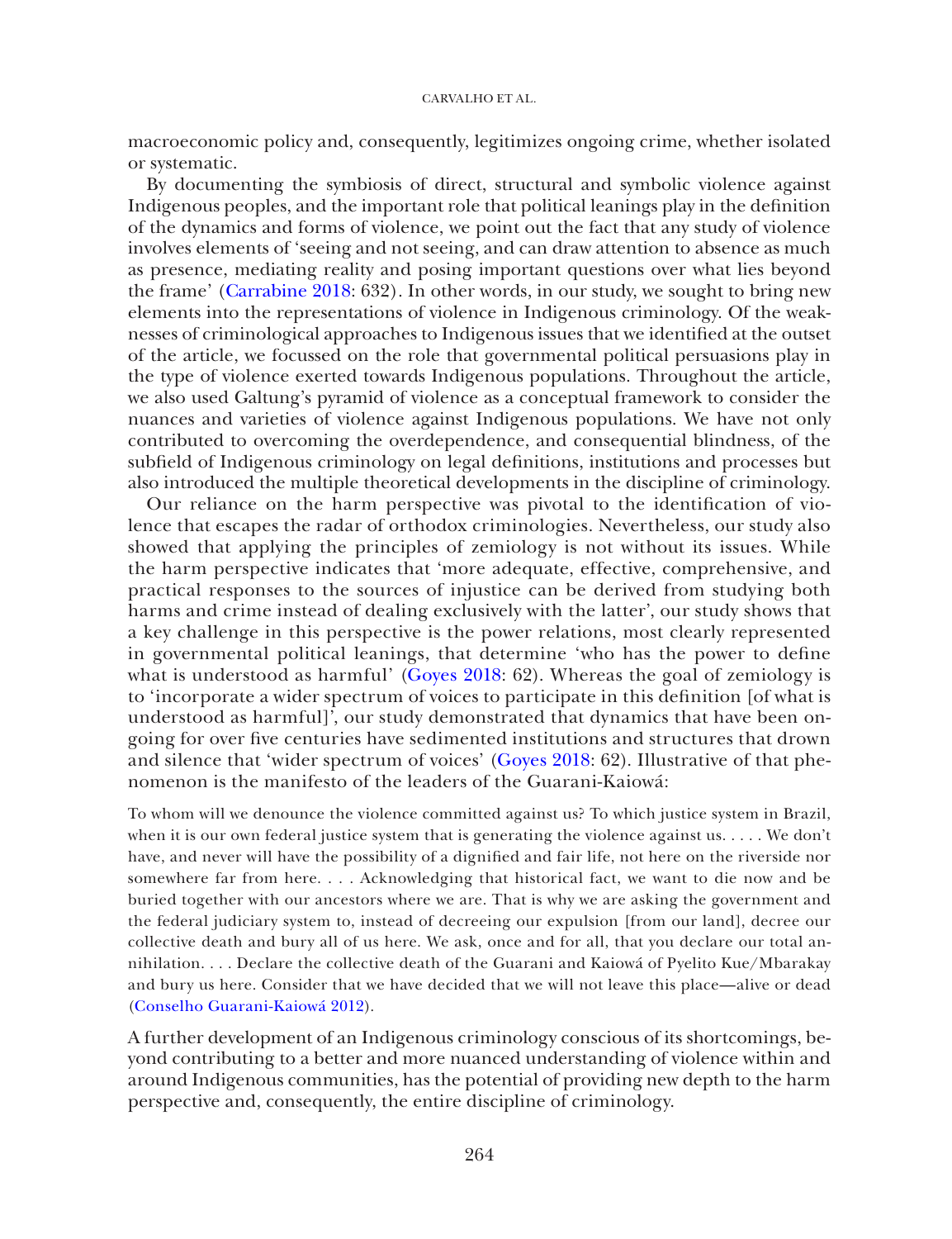#### Politics and Indigenous victimization

## **REFERENCES**

- <span id="page-14-12"></span><span id="page-14-3"></span>Adams, K. A. and Lawrence, E. K. (2019), *Research Methods, Statistics, and Applications*. Sage. Amaral, L. (2019), 'Bolsonaro diz que "Potencializou" Queimadas por Nova Política Para Amazônia [Bolsonaro States That he "Potentiated" the Fires With a New Policy for the Amazon]', October 30, available online at [https://noticias.uol.com.br/internacional/](https://noticias.uol.com.br/internacional/ultimas-noticias/2019/10/30/bolsonaro-diz-que-potencializou-queimadas-por-nova-politica-para-amazonia.htm?cmpid=copiaecola) [ultimas-noticias/2019/10/30/bolsonaro-diz-que-potencializou-queimadas-por-nova](https://noticias.uol.com.br/internacional/ultimas-noticias/2019/10/30/bolsonaro-diz-que-potencializou-queimadas-por-nova-politica-para-amazonia.htm?cmpid=copiaecola)[politica-para-amazonia.htm?cmpid=copiaecola.](https://noticias.uol.com.br/internacional/ultimas-noticias/2019/10/30/bolsonaro-diz-que-potencializou-queimadas-por-nova-politica-para-amazonia.htm?cmpid=copiaecola) Accessed 14 August 2020.
- <span id="page-14-14"></span>Amnesty International (2018), *O Estado dos Direitos Humanos no Mundo: Informe 2017/2018 [The State of Human Rights in the World: Report 2017/2018]*. Anistia Internacional.
- <span id="page-14-7"></span>Aroeira, A. (2019), 'Belo Monte Forjou o Massacre de Altamira: Novo Presídio Nunca Entregue era Obrigação da Norte Energía [Belo Monte Fabricated Altamira Massacre: The New Prison that was Never Delivered was an Obligation of Norte Energía]', August 6, available online at [https://theintercept.com/2019/08/06/belo-monte-forjou-massacre](https://theintercept.com/2019/08/06/belo-monte-forjou-massacre-altamira/)[altamira/](https://theintercept.com/2019/08/06/belo-monte-forjou-massacre-altamira/). Accessed 14 August 2020.
- <span id="page-14-10"></span>BBC News (2019), 'The Amazon in Brazil is on Fire—How Bad is it?', August 30, available online at [https://www.bbc.com/news/world-latin-america-49433767.](https://www.bbc.com/news/world-latin-america-49433767) Accessed 14 August 2020.
- <span id="page-14-11"></span>BELLSTROM, T. (2019), 'Brazil is a Bigger Threat Than Either Iran or China: Anyone who Says Otherwise Isn't Taking Climate Change Seriously', July 26, available online at [https://](https://newrepublic.com/article/154547/brazil-bigger-threat-either-iran-china) [newrepublic.com/article/154547/brazil-bigger-threat-either-iran-china](https://newrepublic.com/article/154547/brazil-bigger-threat-either-iran-china). Accessed 14 August 2020.
- <span id="page-14-8"></span>Benites, A. (2018), 'Bolsonaro Inicia Campanha Pedindo Votos Para "Bancada da Metralhadora" [Bolsonaro Begins His Campaign by Requesting Votes for the "Machine Gun Party"]', March 8, available online at [https://brasil.elpais.com/brasil/2018/03/08/](https://brasil.elpais.com/brasil/2018/03/08/politica/1520481606_121225.html) [politica/1520481606\\_121225.html](https://brasil.elpais.com/brasil/2018/03/08/politica/1520481606_121225.html). Accessed 14 August 2020.
- <span id="page-14-0"></span>Blagg, H. (1997), 'A Just Measure of Shame? Aboriginal Youth and Conferencing in Australia', *The British Journal of Criminology*, 37: 481–501.
- <span id="page-14-2"></span>Boekhout van Solinge, T. (2010), 'Deforestation Crimes and Conflicts in the Amazon', *Critical Criminology*, 18: 263–77.
- <span id="page-14-6"></span>BOUCHER, D., ELIAS, P., FAIRES, J. and SMITH, S. (2014), 'Deforestation Success Stories: Tropical Nations Where Forest Protection and Reforestation Policies Have Worked. Union of Concerned Scientists', available online at [https://www.usa.org/sites/default/](https://www.usa.org/sites/default/files/2019-10/deforestation-success-stories-2014.pdf) [files/2019-10/deforestation-success-stories-2014.pdf](https://www.usa.org/sites/default/files/2019-10/deforestation-success-stories-2014.pdf). Accessed 14 August 2020.
- <span id="page-14-4"></span>BOURDIEU, P. (2001), *Masculine Domination*. Polity.
- <span id="page-14-1"></span>Braithwaite, J. (2002), *Restorative Justice and Responsive Regulation*. Oxford University Press.
- <span id="page-14-9"></span>Brasil de Fato (2019), 'Estimulados por Bolsonaro, Fazendeiros Promovem "Dia do Fogo" na Amazônia [Motivated by Bolsonaro, Farmers Promote the "Day of Fire" in the Amazon]', September 15, available online at [https://www.brasildefato.com.br/2019/08/15/](https://www.brasildefato.com.br/2019/08/15/estimulados-por-bolsonaro-fazendeiros-promovem-dia-do-fogo-na-amazonia/) [estimulados-por-bolsonaro-fazendeiros-promovem-dia-do-fogo-na-amazonia/](https://www.brasildefato.com.br/2019/08/15/estimulados-por-bolsonaro-fazendeiros-promovem-dia-do-fogo-na-amazonia/). Accessed 14 August 2020.
- <span id="page-14-13"></span>Brum, E. ed. (2013), 'Decretem Nossa Extinção e Nos Enterrem Aquí [Decree our Extinction and Bury Us Here]', in *A Menina Quebrada e Outras Colunas*, 401–11. Arquipélago Editorial.
- <span id="page-14-5"></span>Carmichael, S. (1968), 'Black Power', in S. Carmichael, D. Cooper, R. D. Laing and H. Marcuse, eds, *The Dialectics of Liberation*, 150–74. Penguin.
- <span id="page-14-15"></span>Carrabine, E. (2018), 'Traces of Violence: Representing the Atrocities of War', *Criminology and Criminal Justice*, 18: 631–46.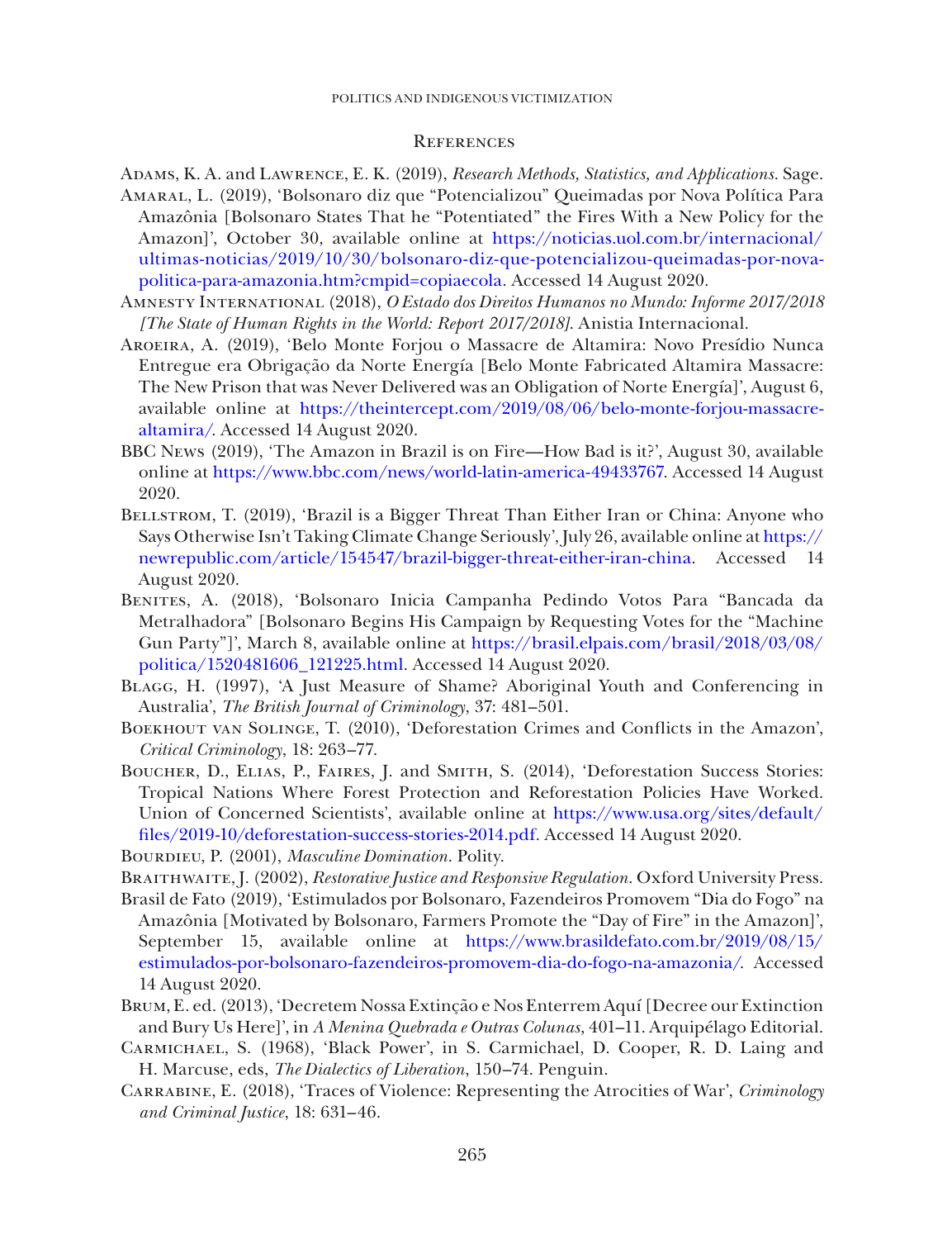- <span id="page-15-6"></span>Carrington, K., Hogg, R., Scott, J., Sozzo, M. and Walters, R. (2019), *Southern Criminology*. Routledge.
- <span id="page-15-11"></span>Castilho, A. L. (2018), 'A Serpente Fora do Ovo: A Frente do Agronegócio e o Supremacismo Ruralista' [The Snake From the Egg: Agribusiness and the Supremacy of Farmers], *Okara: Geografia em Debate,* 12: 699–707.
- <span id="page-15-3"></span>Coates, K. S. (2004). *A Global History of Indigenous Peoples. Struggle and Survival*. Palgrave.
- <span id="page-15-0"></span>Comissão de Direitos Humanos e Minorias, Câmara dos Deputados (2012), 'Relatório Atividades 2012 [Report of Activities, 2012]. Congresso Nacional', available online at [https://www2.camara.leg.br/atividade-legislativa/comissoes/comissoes-permanentes/](https://www2.camara.leg.br/atividade-legislativa/comissoes/comissoes-permanentes/cdhm/documentos/relatorios-de-atividades) [cdhm/documentos/relatorios-de-atividades](https://www2.camara.leg.br/atividade-legislativa/comissoes/comissoes-permanentes/cdhm/documentos/relatorios-de-atividades). Accessed 14 August 2020.
- <span id="page-15-7"></span>—— (2015–16), 'Relatório 2015/2016 (Atividades Sobre os Povos Guarani e Kaiowá) [Report 2015/2016 (Activities Regarding the Guarani e Kaiowá peoples)]. Congresso Nacional', available online at [https://www2.camara.leg.br/atividade-legislativa/comissoes/comissoes](https://www2.camara.leg.br/atividade-legislativa/comissoes/comissoes-permanentes/cdhm/documentos/relatorios-de-atividades)[permanentes/cdhm/documentos/relatorios-de-atividades](https://www2.camara.leg.br/atividade-legislativa/comissoes/comissoes-permanentes/cdhm/documentos/relatorios-de-atividades). Accessed 14 August 2020.
- <span id="page-15-1"></span>—— (2016), 'Relatório Atividades 2016 [Report of Activities, 2016]. Congresso Nacional', available online at [https://www2.camara.leg.br/atividade-legislativa/comissoes/comissoes-permanentes/](https://www2.camara.leg.br/atividade-legislativa/comissoes/comissoes-permanentes/cdhm/documentos/relatorios-de-atividades) [cdhm/documentos/relatorios-de-atividades](https://www2.camara.leg.br/atividade-legislativa/comissoes/comissoes-permanentes/cdhm/documentos/relatorios-de-atividades). Accessed 14 August 2020.
- <span id="page-15-4"></span>—— (2017), 'Relatório Atividades 2017 [Report of Activities, 2017]. Congresso Nacional', available online at [https://www2.camara.leg.br/atividade-legislativa/comissoes/comissoes-permanentes/](https://www2.camara.leg.br/atividade-legislativa/comissoes/comissoes-permanentes/cdhm/documentos/relatorios-de-atividades) [cdhm/documentos/relatorios-de-atividades](https://www2.camara.leg.br/atividade-legislativa/comissoes/comissoes-permanentes/cdhm/documentos/relatorios-de-atividades). Accessed 14 August 2020.
- <span id="page-15-10"></span>Comissão Pastoral da Terra (2018), 'The Number of People Involved in Rural Conflicts Increased, and Conflicts Over Water hit a New Record in 2018', available online at [https://www.](https://www.cptnacional.org.br/component/jdownloads/send/66-other-languages-releases/14128-press-release-the-number-of-people-involved-in-rural-conflicts-increased-and-conflicts-over-water-hit-a-new-record-in-2018-cpt-communication-office?Itemid=0) [cptnacional.org.br/component/jdownloads/send/66-other-languages-releases/14128](https://www.cptnacional.org.br/component/jdownloads/send/66-other-languages-releases/14128-press-release-the-number-of-people-involved-in-rural-conflicts-increased-and-conflicts-over-water-hit-a-new-record-in-2018-cpt-communication-office?Itemid=0) [press-release-the-number-of-people-involved-in-rural-conflicts-increased-and-conflicts](https://www.cptnacional.org.br/component/jdownloads/send/66-other-languages-releases/14128-press-release-the-number-of-people-involved-in-rural-conflicts-increased-and-conflicts-over-water-hit-a-new-record-in-2018-cpt-communication-office?Itemid=0)[over-water-hit-a-new-record-in-2018-cpt-communication-office?Itemid=0.](https://www.cptnacional.org.br/component/jdownloads/send/66-other-languages-releases/14128-press-release-the-number-of-people-involved-in-rural-conflicts-increased-and-conflicts-over-water-hit-a-new-record-in-2018-cpt-communication-office?Itemid=0) Accessed 14 August 2020.
- <span id="page-15-5"></span>Connell, R. (2007), *Southern Theory: The Global Dynamics of Knowledge in Social Science*. University of Michigan Press.
- <span id="page-15-12"></span>Conselho Guarani-Kaiowá (2012), *Carta da Comunidade Guarani-Kaiowá de Pyelito Kue/ Mbarakay-Iguatemi-MS Para o Governo e Justiça do Brasil' [Letter From the Guarani-Kaiowá de Pyelito Kue/Mbarakay-Iguatemi-MS to the Brazilian Government]*. Instituto Socioambiental. Available online at [https://www.socioambiental.org/banco\\_imagens/pdfs/carta\\_](https://www.socioambiental.org/banco_imagens/pdfs/carta_pyelitokue.pdf) [pyelitokue.pdf.](https://www.socioambiental.org/banco_imagens/pdfs/carta_pyelitokue.pdf) Accessed 14 August 2020.
- <span id="page-15-2"></span>Conselho Indígena Missionário (2014), 'Brief Report on the Violations of the Human Rights of the Indigenous Kaiowá Guarani Peoples in Mato Grosso Do Sul, Brazil', Conferência Nacional dos Bispos do Brasil (CNBB), available online at [https://cimi.org.](https://cimi.org.br/wp-content/uploads/2017/11/Kaiowa-guarani-brief-report.pdf) [br/wp-content/uploads/2017/11/Kaiowa-guarani-brief-report.pdf](https://cimi.org.br/wp-content/uploads/2017/11/Kaiowa-guarani-brief-report.pdf). Accessed 14 August 2020.
- <span id="page-15-8"></span>—— (2018a), 'Informe Cimi: la Violencia Contra Los Pueblos Indígenas en Brasil Tiene un Aumento Sistémico y Continuo [CIMI Report: Violence Against the Indigenous Peoples in Brazil is Ongoing and Systematically Increasing]', Conferência Nacional dos Bispos do Brasil (CNBB), available online at [https://cimi.org.br/2018/09/relatorio-cimi-violencia](https://cimi.org.br/2018/09/relatorio-cimi-violencia-contra-os-povos-indigenas-no-brasil-tem-aumento-sistemico-e-continuo/)[contra-os-povos-indigenas-no-brasil-tem-aumento-sistemico-e-continuo/](https://cimi.org.br/2018/09/relatorio-cimi-violencia-contra-os-povos-indigenas-no-brasil-tem-aumento-sistemico-e-continuo/). Accessed 14 August 2020.
- <span id="page-15-9"></span>—— (2018b), 'Retirada de Crianças Guarani e Kaiowá de Suas Famílias é Denunciada na ONU [The UN Denounces the Abductions of Guarani and Kaiowá Children from their Families]', Conferência Nacional dos Bispos do Brasil (CNBB), available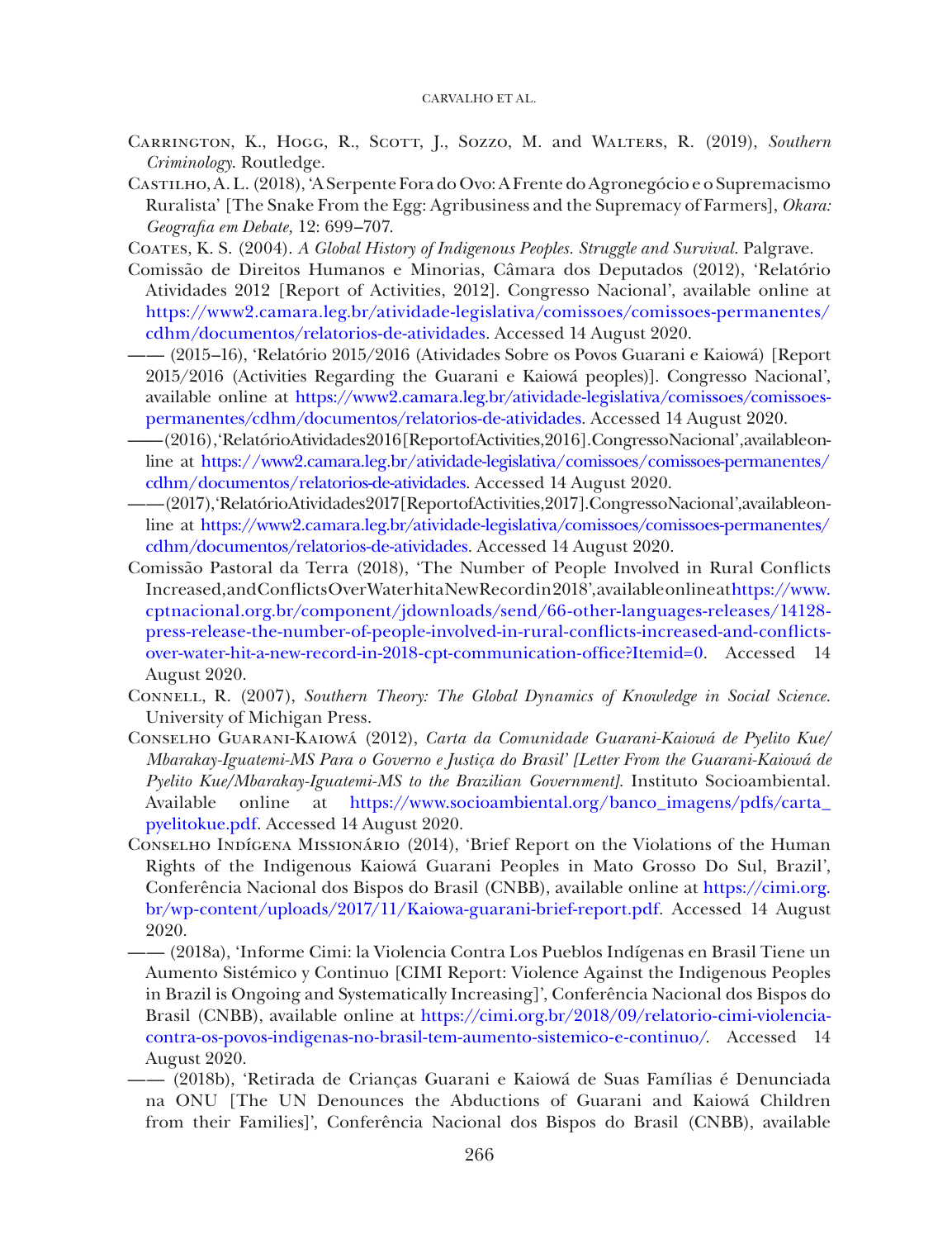online at [https://cimi.org.br/2018/03/retirada-de-criancas-guarani-e-kaiowa-de-suas](https://cimi.org.br/2018/03/retirada-de-criancas-guarani-e-kaiowa-de-suas-familias-e-denunciada-na-onu)[familias-e-denunciada-na-onu.](https://cimi.org.br/2018/03/retirada-de-criancas-guarani-e-kaiowa-de-suas-familias-e-denunciada-na-onu) Accessed 14 August 2020.

- <span id="page-16-7"></span>—— (2018c), 'Violência Contra os Povos Indígenas no Brasil (relatório 2017) [Violence against the Indigenous Peoples of Brazil (2017 Report)]', Conferência Nacional dos Bispos do Brasil (CNBB), available online at [https://cimi.org.br/wp-content/uploads/2018/09/](https://cimi.org.br/wp-content/uploads/2018/09/Relatorio-violencia-contra-povos-indigenas_2017-Cimi.pdf) [Relatorio-violencia-contra-povos-indigenas\\_2017-Cimi.pdf.](https://cimi.org.br/wp-content/uploads/2018/09/Relatorio-violencia-contra-povos-indigenas_2017-Cimi.pdf) Accessed 14 August 2020.
- <span id="page-16-0"></span>—— (2019), 'Violência Contra os Povos Indígenas no Brasil (Relatório 2018) [Violence Against the Indigenous peoples of Brazil (2018 Report)]', Conferência Nacional dos Bispos do Brasil (CNBB), available online at [https://cimi.org.br/2019/09/a-maior](https://cimi.org.br/2019/09/a-maior-violencia-contra-os-povos-indigenas-e-a-apropriacao-e-destruicao-de-seus-territorios-aponta-relatorio-do-cimi/)[violencia-contra-os-povos-indigenas-e-a-apropriacao-e-destruicao-de-seus-territorios](https://cimi.org.br/2019/09/a-maior-violencia-contra-os-povos-indigenas-e-a-apropriacao-e-destruicao-de-seus-territorios-aponta-relatorio-do-cimi/)[aponta-relatorio-do-cimi/](https://cimi.org.br/2019/09/a-maior-violencia-contra-os-povos-indigenas-e-a-apropriacao-e-destruicao-de-seus-territorios-aponta-relatorio-do-cimi/). Accessed 14 August 2020.
- <span id="page-16-3"></span>Crook, M., Short, D. and South, N. (2018), 'Ecocide, Genocide, Capitalism and Colonialism: Consequences for Indigenous Peoples and Glocal Ecosystems Environments', *Theoretical Criminology*, 22: 298–317.
- <span id="page-16-2"></span>Cunneen, C. and Rowe, S. (2014), 'Changing Narratives: Colonised Peoples, Criminology and Social Work', *International Journal for Crime, Justice and Social Democracy*, 3: 49–67.
- <span id="page-16-5"></span>Cunneen, C. and Tauri, J. (2017), *Indigenous Criminology*. Policy Press.
- <span id="page-16-8"></span>Dantas, C. (2018), 'Desmatamento na Amazônia Cresce 13.7% Entre 2017 e 2018, Dizem Ministérios' [Deforestation in the Amazon Increases by 13.7%, Say the Ministries]', November 23, available online at [https://g1.globo.com/natureza/noticia/2018/11/23/](https://g1.globo.com/natureza/noticia/2018/11/23/desmatamento-na-amazonia-cresce-137-entre-2017-e-2018-dizem-ministerios.ghtml) [desmatamento-na-amazonia-cresce-137-entre-2017-e-2018-dizem-ministerios.ghtml](https://g1.globo.com/natureza/noticia/2018/11/23/desmatamento-na-amazonia-cresce-137-entre-2017-e-2018-dizem-ministerios.ghtml). Accessed 14 August 2020.
- <span id="page-16-1"></span>Dias, M. P. (2014), 'O Tratamento Jurídico-Penal Dispensado ao Indígena Frente à Colisão Cultural Desse Povo com a Cultura Preponderante Brasileira [The Penal Treatment of Indigenous People vis-a-vis Their Cultural Clash With Brazil's Dominant Culture]', unpublished master's thesis, Universidade Regional Integrada do Alto Uruguai e das Missões.
- <span id="page-16-11"></span>Elbaum, J. (2018a), 'Bolsonaro y la Inseguridad [Bolsonaro and Insecurity]', October 14, available online at <https://www.elcohetealaluna.com/bolsonaro-y-la-inseguridad/>. Accessed 14 August 2020.
- <span id="page-16-12"></span>—— (2018b), 'Populismo Versus Fascismo [Populism Versus Fascism]', September 30, available online at [https://www.elcohetealaluna.com/populismo-versus-fascismo/.](https://www.elcohetealaluna.com/populismo-versus-fascismo/) Accessed 14 August 2020.
- <span id="page-16-4"></span>Escobar, A. (1995), *Encountering Development: The Making and Unmaking of the Third World*. Princeton University Press.
- <span id="page-16-6"></span>Escobar, H. (2019), 'Brazilian President Attacks Deforestation Data: Scientists Rush to Defend Space Institute After Jair Bolsonaro Calls its Numbers "a Lie"', *Science*, 365: 419–38.
- <span id="page-16-9"></span>Exame (2018), 'Desmatamento no Brasil Cresce 13.72% Entre Agosto de 2017 e Julho de 2018 [Deforestation in Brazil Increases 13.72% Between August 2017 and July 2018]', November 27, available online at [https://exame.com/brasil/desmatamento-no-brasil](https://exame.com/brasil/desmatamento-no-brasil-cresce-1372/)[cresce-1372/.](https://exame.com/brasil/desmatamento-no-brasil-cresce-1372/) Accessed 14 August 2020.
- <span id="page-16-10"></span>Felipe, S. (2019), '"Por Que Esse Homem Ainda Tá Vivo?": A Vida dos Akroá-Gamella Dois Anos Após Terem as Mãos Decepadas [Why is that Man Still Alive? The Life of the Akroá-Gamella Two Years After Having Their Hands Cut off]', April 27, available online at <https://theintercept.com/2019/05/27/gamella-maos-decepadas/>. Accessed 14 August 2020.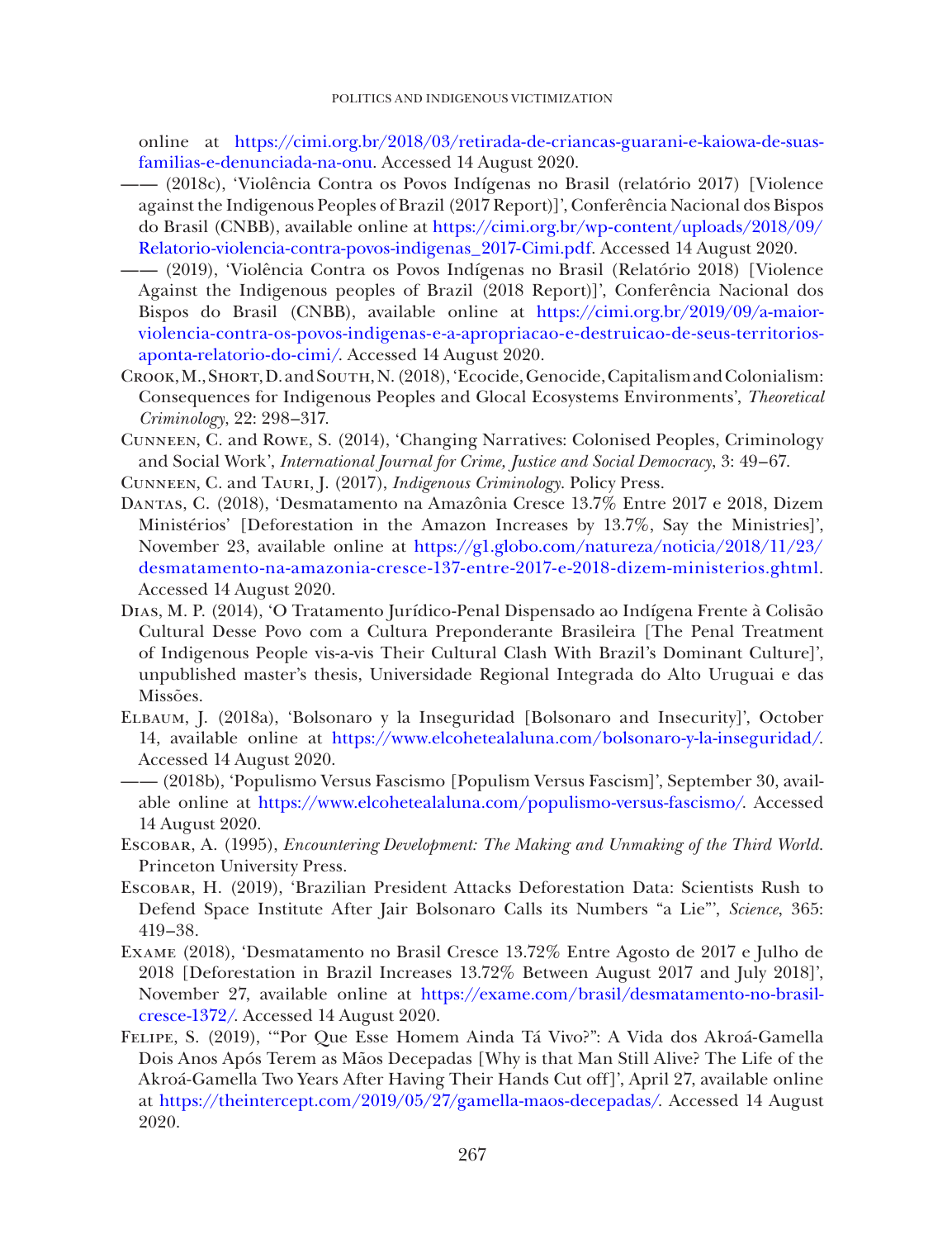- <span id="page-17-14"></span>Fellet, J. (2020), 'Os 5 Principais Pontos de Conflito Entre Governo Bolsonaro e Indígenas [The Five Main Points of Conflict Between Bolsonaro's Government and the Indigenous Peoples]', January 29, available online at [https://www.bbc.com/portuguese/](https://www.bbc.com/portuguese/brasil-51229884) [brasil-51229884](https://www.bbc.com/portuguese/brasil-51229884). Accessed 14 August 2020.
- <span id="page-17-7"></span>Flick, U. (2005), *An Introduction to Qualitative Research*. Sage Publications.
- <span id="page-17-4"></span>Flores, A. (2008), 'Situaçã o dos Detentos Indígenas no Estado de Mato Grosso do Sul [The Situation of the Indigenous Prisoners in Mato Grosso do Sul State]', *Tellus*, 8: 215–22.
- <span id="page-17-13"></span>Folha de São Paulo (2019), 'Da Campanha ao Planalto, Veja os Acenos de Jair Bolsonaro aos Evangélicos [From the Campaign to the Plateau: See Jair Bolsonaro Nod to Evangelicals]', June 12, available online at [https://www1.folha.uol.com.br/poder/2019/07/](https://www1.folha.uol.com.br/poder/2019/07/da-campanha-ao-planalto-veja-os-acenos-de-jair-bolsonaro-aos-evangelicos.shtml) [da-campanha-ao-planalto-veja-os-acenos-de-jair-bolsonaro-aos-evangelicos.shtml.](https://www1.folha.uol.com.br/poder/2019/07/da-campanha-ao-planalto-veja-os-acenos-de-jair-bolsonaro-aos-evangelicos.shtml) Accessed 14 August 2020.
- <span id="page-17-10"></span>Friede, J, Friedemann, N, Fajardo, D. (1975), *Indigenismo y Aniquilamiento de Indígenas en Colombia [Indigenization and the Annihilation of Indigenous People in Colombia]*. Universidad Nacional de Colombia.
- <span id="page-17-1"></span>Galtung, J. (1969), 'Violence, Peace, and Peace Research, *Journal of Peace Research*, 6: 167–91.
- <span id="page-17-2"></span>—— (1971), 'A Structural Theory of Imperialism', *Journal of Peace Research*, 8: 81–117.
- <span id="page-17-3"></span>—— (1990), 'Cultural Violence', *Journal of Peace Research*, 27: 291–305.
- <span id="page-17-15"></span>G1 (2019), 'Bolsonaro Transfere Para a Agricultura a Demarcação de Terras Indígenas e Quilombolas [Bolsonaro Transfers the Demarcation of Indigenous and Quilombolas Lands to the Ministry of Agriculture]', January 2, available online at [https://g1.globo.com/](https://g1.globo.com/politica/noticia/2019/01/02/bolsonaro-transfere-para-a-agricultura-as-atribuicoes-sobre-demarcacao-de-terras-indigenas-e-quilombolas.ghtml) [politica/noticia/2019/01/02/bolsonaro-transfere-para-a-agricultura-as-atribuicoes](https://g1.globo.com/politica/noticia/2019/01/02/bolsonaro-transfere-para-a-agricultura-as-atribuicoes-sobre-demarcacao-de-terras-indigenas-e-quilombolas.ghtml)[sobre-demarcacao-de-terras-indigenas-e-quilombolas.ghtml](https://g1.globo.com/politica/noticia/2019/01/02/bolsonaro-transfere-para-a-agricultura-as-atribuicoes-sobre-demarcacao-de-terras-indigenas-e-quilombolas.ghtml). Accessed 14 August 2020.
- <span id="page-17-0"></span>Global Witness (2016), 'Brasil, Anfitrião das Olimpíadas, é o País Mais Perigoso do Mundo Para o Ativismo [Brazil, Host of the Olympic Games, and the Most Dangerous Country in the World for Activists]', August 4, available online at [https://www.globalwitness.org/id/](https://www.globalwitness.org/id/press-releases/brasil-anfitriao-das-olimpiadas-e-o-pais-mais-perigoso-do-mundo-para-o-ativismo-ambiental/) [press-releases/brasil-anfitriao-das-olimpiadas-e-o-pais-mais-perigoso-do-mundo-para](https://www.globalwitness.org/id/press-releases/brasil-anfitriao-das-olimpiadas-e-o-pais-mais-perigoso-do-mundo-para-o-ativismo-ambiental/)[o-ativismo-ambiental/](https://www.globalwitness.org/id/press-releases/brasil-anfitriao-das-olimpiadas-e-o-pais-mais-perigoso-do-mundo-para-o-ativismo-ambiental/). Accessed 14 August 2020.
- <span id="page-17-16"></span>Gortázar, N. G. (2019), 'Uma Inédita Frente de Exministros do Meio Ambiente Contra o Desmonte de Bolsonaro [An Untold Challenge of a Group of Former Ministers of Environment Against Bolsonaro's Deforestation Policies]', May 8, available online at [https://brasil.elpais.com/brasil/2019/05/08/politica/1557338026\\_221578.html](https://brasil.elpais.com/brasil/2019/05/08/politica/1557338026_221578.html). Accessed 14 August 2020.
- <span id="page-17-8"></span>Goyes, D. R. (2018), 'Biopiracy From a Green Criminological Perspective', unpublished PhD dissertation, University of Oslo.
- <span id="page-17-5"></span>—— (2019), *A Southern Green Criminology: Science Against Ecological Discrimination*. Emerald.
- <span id="page-17-6"></span>Goyes, D. R. and Aas, K. F. (2019), 'Global Ecological Destruction', in K. F. Aas ed., *Globalization and Crime*. Sage.
- <span id="page-17-12"></span>Greenpeace (2019), 'Amazônia: A Maior Riqueza do Brasil Está por um Fio [Amazonia: Brazil's Greatest Richness is Hanging on a Wire]', January 4, available online at [https://](https://www.greenpeace.org/brasil/blog/amazonia-a-maior-riqueza-do-brasil-esta-por-um-fio/) [www.greenpeace.org/brasil/blog/amazonia-a-maior-riqueza-do-brasil-esta-por-um-fio/](https://www.greenpeace.org/brasil/blog/amazonia-a-maior-riqueza-do-brasil-esta-por-um-fio/). Accessed 14 August 2020.
- <span id="page-17-9"></span>HILLYARD, P. and TOMBS, S. (2004), 'Beyond Criminology?', in P. Hillyard, C. Pantazis, S. Tombs and D. Gordon, eds, *Beyond Criminology: Taking Harm Seriously*, 10–29. Pluto Press.
- <span id="page-17-11"></span>Human Rights Watch (2019), 'Brazil', in *World Report*, 91–100, Human Rights Watch, available online at [https://www.hrw.org/sites/default/files/world\\_report\\_download/hrw\\_](https://www.hrw.org/sites/default/files/world_report_download/hrw_world_report_2019.pdf) [world\\_report\\_2019.pdf](https://www.hrw.org/sites/default/files/world_report_download/hrw_world_report_2019.pdf). Accessed 14 August 2020.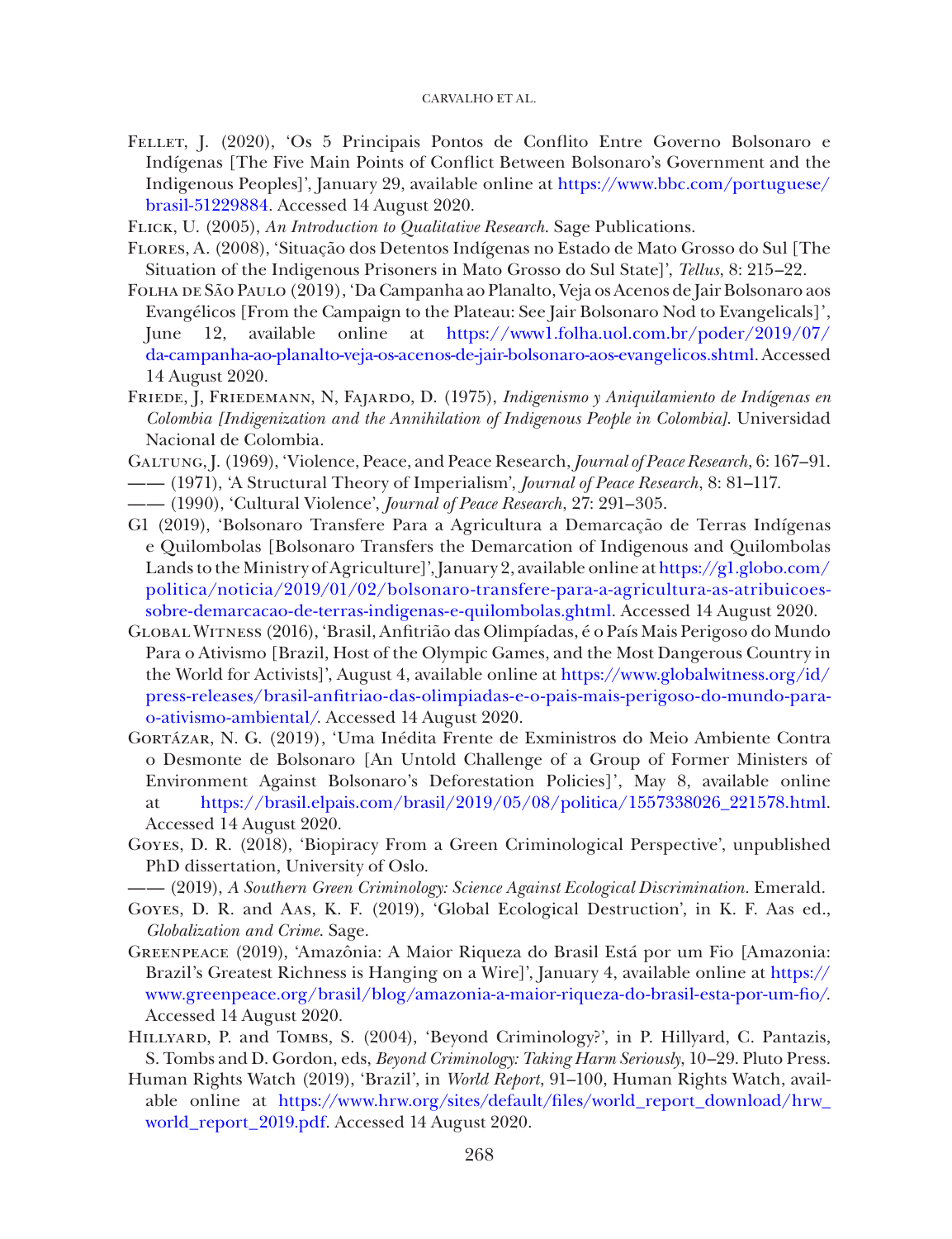- <span id="page-18-9"></span>Instituto Nacional de Pesquisas Espaciais (2020), 'Sistema Terra Brasilis/Deter: Mapa do Desmatamento (Prodes) [Terra Brasilis System/DETER: Map of Deforestation (Prodes)]', available online at [http://terrabrasilis.dpi.inpe.br/app/dashboard/deforest](http://terrabrasilis.dpi.inpe.br/app/dashboard/deforestation/biomes/legal_amazon/rates)[ation/biomes/legal\\_amazon/rates](http://terrabrasilis.dpi.inpe.br/app/dashboard/deforestation/biomes/legal_amazon/rates). Accessed 14 August 2020.
- <span id="page-18-10"></span>Isto É. (2019), 'Bolsonaro, à Bancada Ruralista: "Este Governo é de Vocês" [Bolsonaro to the Agro-Industry: "This Government is Yours"]', July 4, available online at [https://istoe.](https://istoe.com.br/bolsonaro-a-bancada-ruralista-este-governo-e-de-voces/) [com.br/bolsonaro-a-bancada-ruralista-este-governo-e-de-voces/.](https://istoe.com.br/bolsonaro-a-bancada-ruralista-este-governo-e-de-voces/) Accessed 14 August 2020.
- <span id="page-18-7"></span>Justicia Global (2017), 'Juicio de STF: Lucha Indígena y Quilombola Contra el Marco de Tiempo [STF's Trial: Indigenous and Quilombola Struggle Against a Timeline]', August 14, available online at [http://www.global.org.br/blog/luta-de-indigenas-e-quilombolas](http://www.global.org.br/blog/luta-de-indigenas-e-quilombolas-contra-o-marco-temporal-no-stf/)[contra-o-marco-temporal-no-stf/](http://www.global.org.br/blog/luta-de-indigenas-e-quilombolas-contra-o-marco-temporal-no-stf/). Accessed 14 August 2020.
- <span id="page-18-8"></span>—— (2018), 'CONAQ y Organizaciones Brasileñas Denuncian Violaciones a las Comunidades Quilombolas ante la CIDH [CONAQ and Brazilian Organizations File a Denounce to the CIDH for the Breach of the Quilombola's Rights]', September 20, available online at [http://www.global.org.br/blog/conaq-e-organizacoes-sociais-brasileiras-denunciam](http://www.global.org.br/blog/conaq-e-organizacoes-sociais-brasileiras-denunciam-cidh-violacoes-de-direitos-humanos-das-comunidades-quilombolas-pelo-estado/)[cidh-violacoes-de-direitos-humanos-das-comunidades-quilombolas-pelo-estado/](http://www.global.org.br/blog/conaq-e-organizacoes-sociais-brasileiras-denunciam-cidh-violacoes-de-direitos-humanos-das-comunidades-quilombolas-pelo-estado/). Accessed 14 August 2020.
- <span id="page-18-6"></span>—— (2019), 'Brasil es Denunciado por Incumplimiento en Brumadinho y Negligencia en la Supervisión de Presas [Brazil is Condemned for Non-compliance in Brumadinho and Negligence in the Supervision of Dams]', May 8, available online at [http://www.global.org.](http://www.global.org.br/blog/brasil-e-denunciado-internacionalmente-por-rompimento-em-brumadinho-e-negligencia-na-fiscalizacao-de-barragens/) [br/blog/brasil-e-denunciado-internacionalmente-por-rompimento-em-brumadinho-e](http://www.global.org.br/blog/brasil-e-denunciado-internacionalmente-por-rompimento-em-brumadinho-e-negligencia-na-fiscalizacao-de-barragens/)[negligencia-na-fiscalizacao-de-barragens/.](http://www.global.org.br/blog/brasil-e-denunciado-internacionalmente-por-rompimento-em-brumadinho-e-negligencia-na-fiscalizacao-de-barragens/) Accessed 14 August 2020.
- <span id="page-18-0"></span>Librandi-Rocha, M. (2014). 'A Carta Guarani Kaiowá e o Direito a Uma Literatura com Terra e Das Gentes [The Guarani Kaiowá Charter and the Right to a Literature With Land and of the People]', *Estudos de Literatura Brasileira Contemporânea*, 44, 165–91.
- <span id="page-18-2"></span>Lynch M. J., Stretesky, P. B. and Long, M. A. (2018), 'Green Criminology and Native Peoples: The Treadmill of Production and the Killing of Indigenous Environmental Activists', *Theoretical Criminology*, 22: 318–41.
- <span id="page-18-5"></span>Maddox, W. S. and Lilie, S. A. (1984), *Beyond Liberal and Conservative: Reassessing the Political Spectrum*. CATO Institute.
- <span id="page-18-4"></span>Martin, F. A. (2014), 'The Coverage of American Indians and Alaskan Natives in Criminal Justice and Criminology Introductory Textbooks', *Critical Criminology*, 22: 237–56.
- <span id="page-18-3"></span>Ministério Público Federal (2018), '6ª Câmara de Coordenação e Revisão (Populações Indígenas e Comunidades Tradicionais). Relatório de Gestão 2016–2018 [Gestion Report 2016–2018]', available online at [http://www.mpf.mp.br/atuacao-tematica/ccr6/](http://www.mpf.mp.br/atuacao-tematica/ccr6/documentos-e-publicacoes/relatorios-de-atividades/relatorios-de- atividades-1) [documentos-e-publicacoes/relatorios-de-atividades/relatorios-de- atividades-1](http://www.mpf.mp.br/atuacao-tematica/ccr6/documentos-e-publicacoes/relatorios-de-atividades/relatorios-de- atividades-1). Accessed 14 August 2020.
- <span id="page-18-1"></span>Mondaca, E. (2017), 'The Archipelago of Chiloé and the Uncertain Contours of its Future: Coloniality, New Extractivism and Political–Social Revindication of Existence', in D. R. Goyes, H. Mol, A. Brisman and N. South, eds, *Environmental Crime in Latin America: The Theft of Nature and the Poisoning of the Land*, 31–55. Palgrave Macmillan.
- <span id="page-18-11"></span>Moreno, A. C. (2019), 'Desmatamento na Amazônia em Junho é 88% Maior do Que no Mesmo Período de 2018 [The Deforestation of the Amazon in June is 88% Higher Than During the Same Period in 2018]', July 3, available online at [https://g1.globo.](https://g1.globo.com/natureza/noticia/2019/07/03/desmatamento-na-amazonia-em-junho-e-88percent-maior-do-que-no-mesmo-periodo-de-2018.ghtml) [com/natureza/noticia/2019/07/03/desmatamento-na-amazonia-em-junho-e-88percent](https://g1.globo.com/natureza/noticia/2019/07/03/desmatamento-na-amazonia-em-junho-e-88percent-maior-do-que-no-mesmo-periodo-de-2018.ghtml)[maior-do-que-no-mesmo-periodo-de-2018.ghtml](https://g1.globo.com/natureza/noticia/2019/07/03/desmatamento-na-amazonia-em-junho-e-88percent-maior-do-que-no-mesmo-periodo-de-2018.ghtml). Accessed 14 August 2020.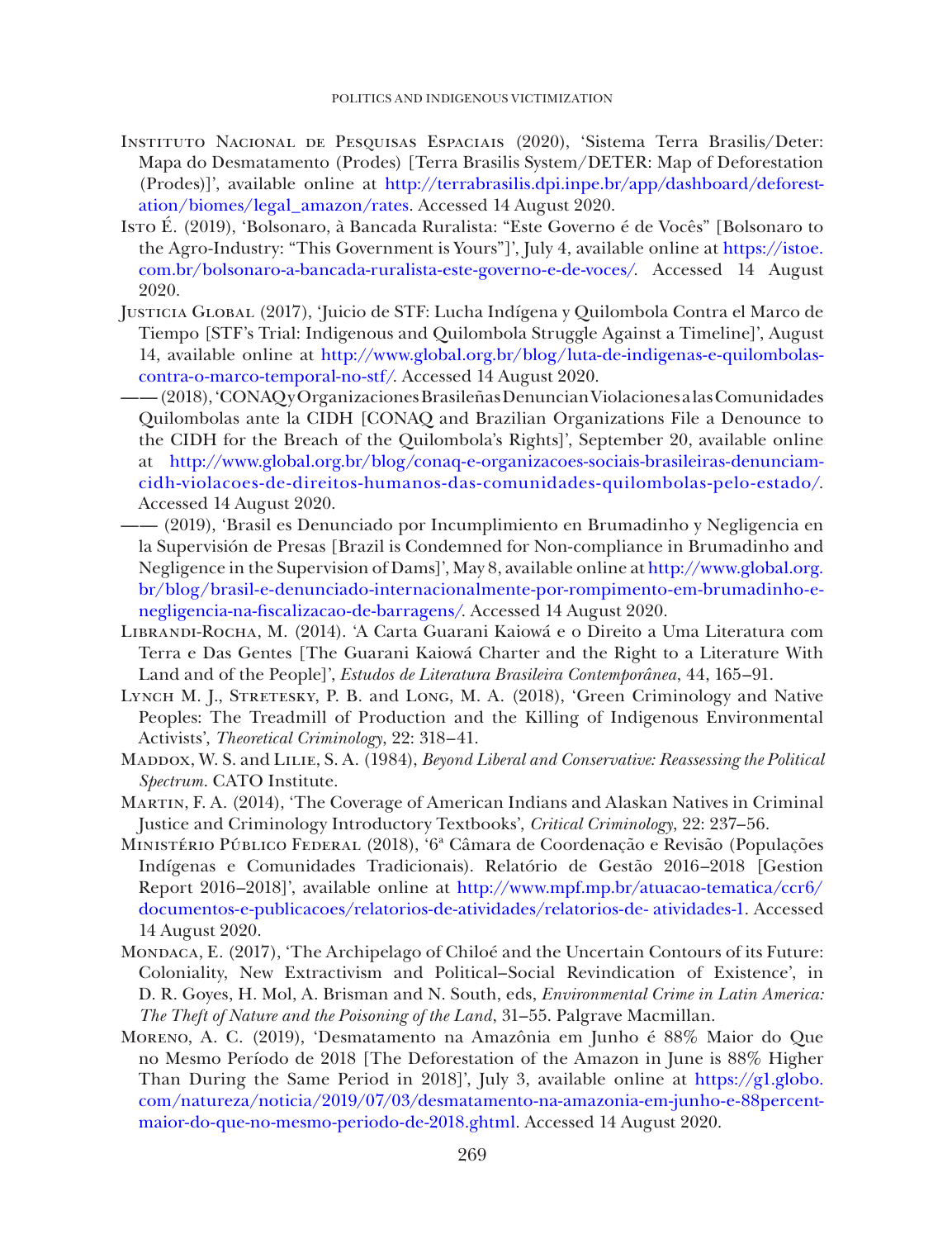- <span id="page-19-3"></span>Neves, A. M. (2011), 'Crimes Contra os Costumes, Costumes de Quem? Uma Análise das Representações de Indígenas em Dourados, MS, Acerca dos Crimes Contra os Costumes/ Estupro Presumido [Crimes Against Customs, Whose Customs? An Analysis of the Indigenous Representations in Dourados, MS About the Crimes Against the Traditions/ Alleged Rape]', *Tellus*, 11: 173–201.
- <span id="page-19-13"></span>O Globo (2019), 'A Investidores, Bolsonaro Diz Ter "Potencializado" Queimadas na Amazônia [Bolsonaro says he "Potentiated" the Fires in the Amazon]', October 30, available online at [https://oglobo.globo.com/sociedade/a-investidores-bolsonaro-diz-ter](https://oglobo.globo.com/sociedade/a-investidores-bolsonaro-diz-ter-potencializado-queimadas-na-amazonia-24050860)[potencializado-queimadas-na-amazonia-24050860.](https://oglobo.globo.com/sociedade/a-investidores-bolsonaro-diz-ter-potencializado-queimadas-na-amazonia-24050860) Accessed 14 August 2020.
- <span id="page-19-11"></span>Oliveira, R. (2019), 'Com Bolsonaro, Práticas Violentas Contra Indígenas se Multiplicam [With Bolsonaro, Violence Against Indigenous People Increases]', October, available online at [https://www.cartacapital.com.br/sociedade/com-bolsonaro-praticas-violentas-contra](https://www.cartacapital.com.br/sociedade/com-bolsonaro-praticas-violentas-contra-indigenas-se-multiplicam/)[indigenas-se-multiplicam/](https://www.cartacapital.com.br/sociedade/com-bolsonaro-praticas-violentas-contra-indigenas-se-multiplicam/). Accessed 14 August 2020.
- <span id="page-19-0"></span>DEL OLMO, R. D. (1975), 'Limitations for the Prevention of Violence: The Latin American Reality and its Criminological Theory', *Social Justice*, 3: 21–9.
- <span id="page-19-10"></span>Pennaforte, R. (2018), 'Bolsonaro Sobre MST e MTST: Invadiu, é Chumbo [Bolsonaro About the MST and MTST: Invaded, is Dead]', May 21, available online at [https://politica.](https://politica.estadao.com.br/noticias/geral,bolsonaro-diz-que-e-melhor-perder-direitos-trabalhistas-que-o-emprego,70002317744) [estadao.com.br/noticias/geral,bolsonaro-diz-que-e-melhor-perder-direitos-trabalhistas](https://politica.estadao.com.br/noticias/geral,bolsonaro-diz-que-e-melhor-perder-direitos-trabalhistas-que-o-emprego,70002317744)[que-o-emprego,70002317744.](https://politica.estadao.com.br/noticias/geral,bolsonaro-diz-que-e-melhor-perder-direitos-trabalhistas-que-o-emprego,70002317744) Accessed 14 August 2020.
- <span id="page-19-9"></span>Publica (2019), '"Desfaça Tudo Essas Reservas," Diz Produtora a Secretário em Reunião de Fazendeiros do Pará com Governo Federal ["Undo the Reserves," Says Producer to the Secretary of the Federal Government at a Large Tenants' Meeting in Pará]', April 22, available online at [https://apublica.org/2019/04/desfaca-tudo-essas-reservas-diz](https://apublica.org/2019/04/desfaca-tudo-essas-reservas-diz-produtora-a-secretario-em-reuniao-de-fazendeiros-do-para-com-governo-federal/)[produtora-a-secretario-em-reuniao-de-fazendeiros-do-para-com-governo-federal/](https://apublica.org/2019/04/desfaca-tudo-essas-reservas-diz-produtora-a-secretario-em-reuniao-de-fazendeiros-do-para-com-governo-federal/). Accessed 14 August 2020.
- <span id="page-19-5"></span>Sané, P. (2010), 'Foreword', in *World Social Science Report*, iv–v. UNESCO and International Social Sciences Council.
- <span id="page-19-4"></span>Santos, F. N. (2018), 'Responsabilidade Penal do Índio: Insuficiência da Dogmática e a Necessidade de Diálogo Intercultural com os Povos Indígenas [Indigenous Penal Responsibility: The Shortcomings of Penal Dogmatics and the Need for an Intercultural Dialogue with Indigenous Peoples]', *Revista Brasileira de Ciências Criminais*, 142: 17–46.
- <span id="page-19-8"></span>SCHWENDINGER, H. and SCHWENDINGER, J. (1975), 'Defenders of Order or Guardians of Human Rights?', *Issues in Criminology*, 5: 123–57.
- <span id="page-19-1"></span>de Silva, C. T. (2013), 'O Índio, o Pardo e o Invisível: Primeiras Impressões Sobre a Criminalização e o Aprisionamento de Indígenas no Brasil [The Indigenous, the Brown and the Invisible: First Impressions of the Criminalization and the Imprisonment of Indigenous People in Brazil]', *Antropolítica*, 34: 137–58.
- <span id="page-19-2"></span>Silva, T. M. (2016), *No Banco dos Réus, um Índio: Criminalização de Indígenas no Brasil [Indian in the Dock: The Criminalization of Indigenous People in Brazil]*. University of Brazilia.IBCCRIM.
- <span id="page-19-12"></span>Sorano, V. (2019), 'Decreto de Bolsonaro Facilita Porte de Arma Para Mais Categorias [Bolsonaro's Decree Facilitates Carrying Heavier Weaponry]', May 8, available online at [https://g1.globo.com/politica/noticia/2019/05/08/decreto-de-bolsonaro-facilita-porte](https://g1.globo.com/politica/noticia/2019/05/08/decreto-de-bolsonaro-facilita-porte-de-arma-para-mais-categorias.ghtml)[de-arma-para-mais-categorias.ghtml.](https://g1.globo.com/politica/noticia/2019/05/08/decreto-de-bolsonaro-facilita-porte-de-arma-para-mais-categorias.ghtml) Accessed 14 August 2020.
- <span id="page-19-7"></span>Stake, R. (1999), *Investigación Con Estudio de Caso [Research Using Case Studies]*. Ediciones Morata.
- <span id="page-19-6"></span>—— (2005), 'Qualitative Case Studies', in N. Denzin and Y. Lincoln, eds, *The Sage Handbook of Qualitative Research*, 443–66. Sage Publications.